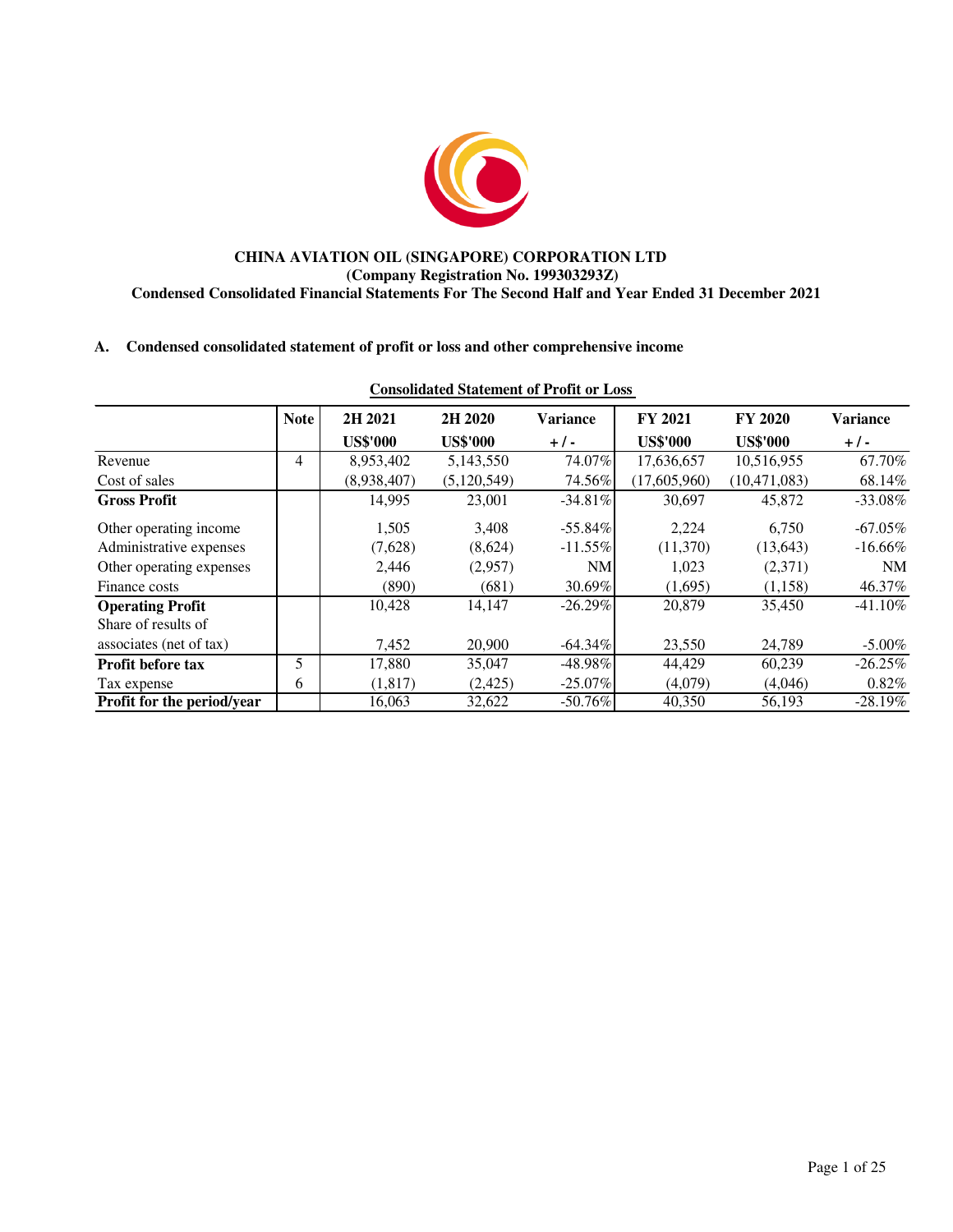|  |  | Condensed consolidated statement of other comprehensive income |
|--|--|----------------------------------------------------------------|
|  |  |                                                                |

|                                                                                                                                 | 2H 2021         | 2H 2020         | <b>Variance</b> | FY 2021         | <b>FY 2020</b>  | <b>Variance</b> |
|---------------------------------------------------------------------------------------------------------------------------------|-----------------|-----------------|-----------------|-----------------|-----------------|-----------------|
|                                                                                                                                 | <b>US\$'000</b> | <b>US\$'000</b> | $+/-$           | <b>US\$'000</b> | <b>US\$'000</b> | $+$ / -         |
| <b>PROFIT FOR THE</b>                                                                                                           |                 |                 |                 |                 |                 |                 |
| <b>PERIOD/YEAR</b>                                                                                                              | 16,063          | 32,622          | $-50.76%$       | 40,350          | 56,193          | $-28.19%$       |
| Other comprehensive<br>income/(loss):                                                                                           |                 |                 |                 |                 |                 |                 |
| Items that may be reclassified<br>to profit or loss in subsequent<br>periods (net of tax) :<br>Currency translation differences |                 |                 |                 |                 |                 |                 |
| on consolidation of foreign                                                                                                     |                 |                 |                 |                 |                 |                 |
| entities (net) (note (a))                                                                                                       | (187)           | 21,336          | <b>NM</b>       | 896             | 14,553          | $-93.84%$       |
| <b>Total other comprehensive</b><br>(loss)/income for the                                                                       |                 |                 |                 | 896             |                 |                 |
| period/year<br><b>TOTAL COMPREHENSIVE</b>                                                                                       | (187)           | 21,336          | <b>NM</b>       |                 | 14,553          | $-93.84%$       |
| <b>INCOME FOR THE</b><br><b>PERIOD/YEAR</b>                                                                                     | 15,876          | 53,958          | $-70.58%$       | 41,246          | 70,746          | $-41.70%$       |
| Profit attributable to:                                                                                                         |                 |                 |                 |                 |                 |                 |
| Owners of the Company                                                                                                           | 16,063          | 32,622          | $-50.76%$       | 40,350          | 56,193          | $-28.19%$       |
| <b>Total comprehensive income</b><br>attributable to:                                                                           |                 |                 |                 |                 |                 |                 |
| Owners of the Company                                                                                                           | 15,876          | 53,958          | $-70.58%$       | 41,246          | 70,746          | $-41.70%$       |
| Earnings per share for profit<br>for the period attributable to<br>the owners of the Company<br>during the period/year:         |                 |                 |                 |                 |                 |                 |
| Basic (USD in cent)                                                                                                             | 1.87            | 3.79            | $-50.66%$       | 4.69            | 6.53            | $-28.18%$       |
| Diluted (USD in cent)                                                                                                           | 1.87            | 3.79            | $-50.66%$       | 4.69            | 6.53            | $-28.18%$       |

**Consolidated Statement of Other Comprehensive Income**

Note (a): RMB appreciated approximately 2.34% against the US Dollar during the twelve months ended 31 December 2021 giving rise to the translation gain on foreign associates while Korean Won depreciated by approximately 8.70% against US Dollar during the same period. In comparison, RMB and Korean Won both appreciated by 6.92% and 5.75% respectively against the US Dollar for the twelve months ended 31 December 2020.

NM denotes "not meaningful"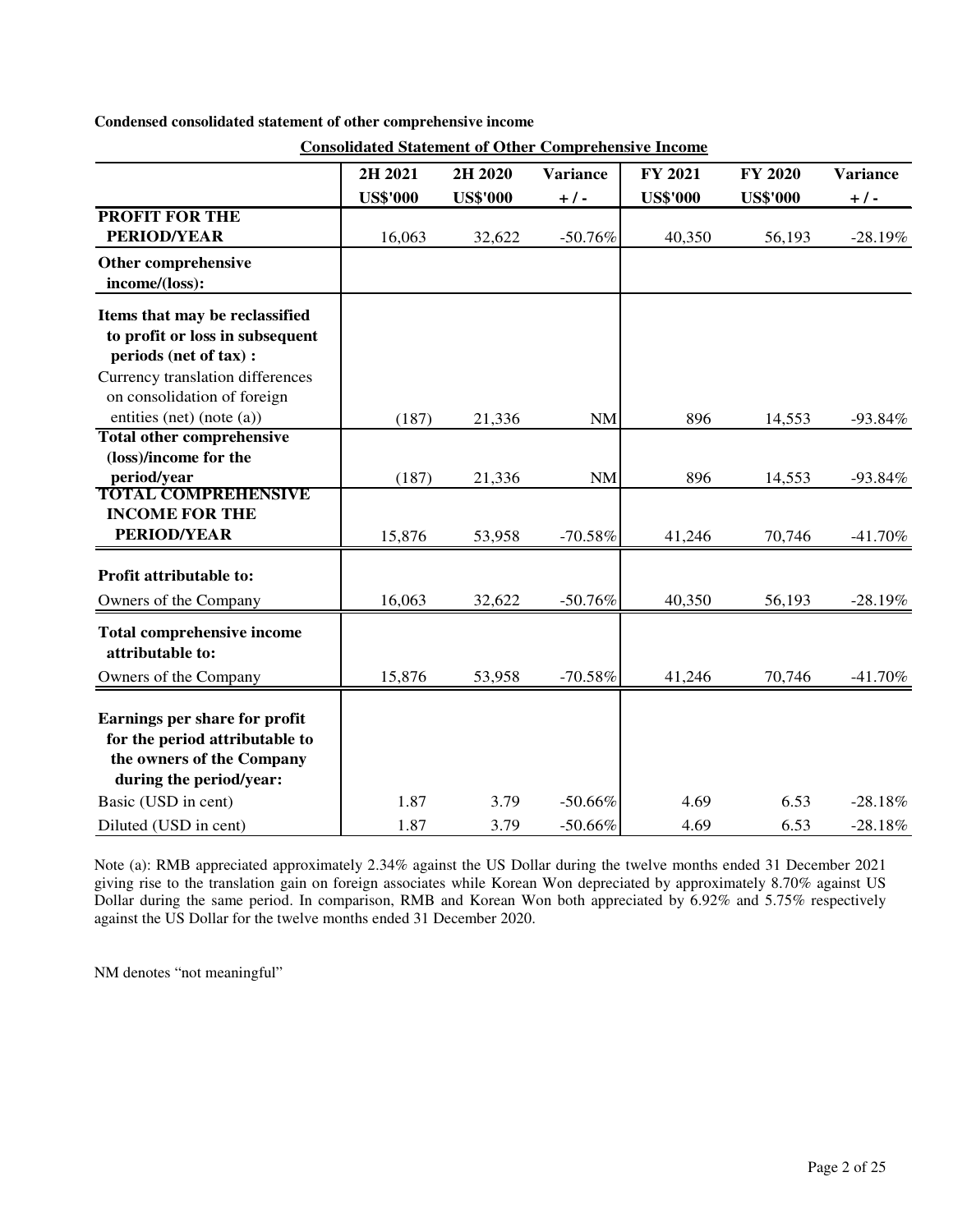# **B. Condensed statements of financial position**

|                                                                                         |             | этатения от г піанетат і озніон         |                                         |                                         |                                         |  |
|-----------------------------------------------------------------------------------------|-------------|-----------------------------------------|-----------------------------------------|-----------------------------------------|-----------------------------------------|--|
|                                                                                         |             | Group                                   |                                         | Company                                 |                                         |  |
|                                                                                         | <b>Note</b> | As at<br>31 Dec 2021<br><b>US\$'000</b> | As at<br>31 Dec 2020<br><b>US\$'000</b> | As at<br>31 Dec 2021<br><b>US\$'000</b> | As at<br>31 Dec 2020<br><b>US\$'000</b> |  |
| <b>ASSETS</b>                                                                           |             |                                         |                                         |                                         |                                         |  |
| Non-current assets                                                                      |             |                                         |                                         |                                         |                                         |  |
| Property, plant and equipment                                                           |             | 3,826                                   | 4,384                                   | 3,631                                   | 4,173                                   |  |
| Intangible assets                                                                       |             | 399                                     | 481                                     | 132                                     | 214                                     |  |
| Subsidiaries                                                                            |             |                                         |                                         | 21,191                                  | 20,830                                  |  |
| Associates                                                                              | 9           | 283,681                                 | 304,577                                 | 283,681                                 | 304,577                                 |  |
| Financial asset at FVTOCI                                                               | 10          | 5,500                                   | 5,500                                   |                                         |                                         |  |
| Trade and other receivables                                                             | 11          |                                         |                                         | 5,035                                   | 5,035                                   |  |
| Right-of-use Assets                                                                     |             | 14,069                                  | 4,644                                   | 13,161                                  | 3,163                                   |  |
| Deferred tax assets                                                                     |             | 446                                     | 1,252                                   | 446                                     | 1,248                                   |  |
|                                                                                         |             | 307,921                                 | 320,838                                 | 327,277                                 | 339,240                                 |  |
| <b>Current assets</b>                                                                   |             |                                         |                                         |                                         |                                         |  |
| Inventories                                                                             |             | 42,926                                  | 91,375                                  | 14,120                                  | 75,063                                  |  |
| Trade and other receivables                                                             | 11          | 783,974                                 | 1,206,629                               | 733,255                                 | 1,186,246                               |  |
| Cash and cash equivalents                                                               |             | 400,837                                 | 269,107                                 | 369,394                                 | 247,472                                 |  |
|                                                                                         |             | 1,227,737                               | 1,567,111                               | 1,116,769                               | 1,508,781                               |  |
| <b>Total assets</b>                                                                     |             | 1,535,658                               | 1,887,949                               | 1,444,046                               | 1,848,021                               |  |
| <b>EQUITY AND LIABILITIES</b><br><b>Equity attributable to owners</b><br>of the Company |             |                                         |                                         |                                         |                                         |  |
| Share capital                                                                           | 12          | 215,573                                 | 215,573                                 | 215,573                                 | 215,573                                 |  |
| Reserves                                                                                |             | 685,796                                 | 661,306                                 | 676,928                                 | 654,877                                 |  |
| <b>Total equity</b>                                                                     |             | 901,369                                 | 876,879                                 | 892,501                                 | 870,450                                 |  |
| <b>Non-current liabilities</b>                                                          |             |                                         |                                         |                                         |                                         |  |
| Lease liabilities                                                                       |             | 7,661                                   | 512                                     | 7,306                                   | 198                                     |  |
| Deferred tax liabilities                                                                |             | 6,732                                   | 6,896                                   | 6,732                                   | 6,896                                   |  |
|                                                                                         |             | 14,393                                  | 7,408                                   | 14,038                                  | 7,094                                   |  |
| <b>Current liabilities</b>                                                              |             |                                         |                                         |                                         |                                         |  |
| Trade and other payables                                                                | 13          | 604,797                                 | 988,874                                 | 531,259                                 | 967,283                                 |  |
| <b>Contract liabilities</b>                                                             |             | 7,626                                   | 10,326                                  | 137                                     | 137                                     |  |
| Lease liabilities                                                                       |             | 6,689                                   | 4,231                                   | 6,111                                   | 3,057                                   |  |
| Current tax liabilities                                                                 |             | 784                                     | 231                                     |                                         |                                         |  |
|                                                                                         |             | 619,896                                 | 1,003,662                               | 537,507                                 | 970,477                                 |  |
| <b>Total liabilities</b>                                                                |             | 634,289                                 | 1,011,070                               | 551,545                                 | 977,571                                 |  |
| <b>Total equity and liabilities</b>                                                     |             | 1,535,658                               | 1,887,949                               | 1,444,046                               | 1,848,021                               |  |

## **Statements of Financial Position**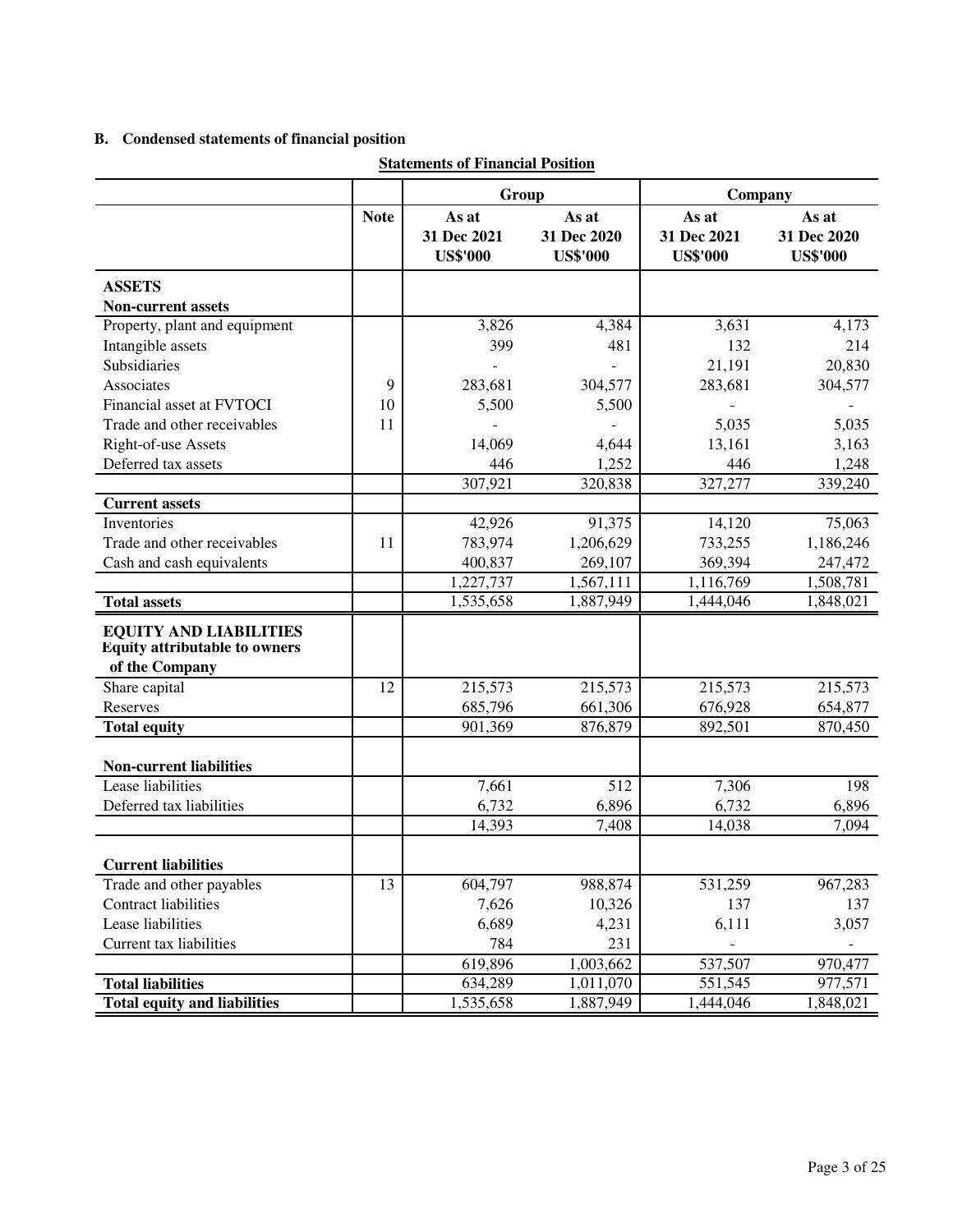# **C. Condensed statements of changes in equity**

| <b>Consolidated Statement of Changes in Equity</b>                                                                                         |                |                                            |                                                |                                              |                                                                  |                                                |                                           |  |
|--------------------------------------------------------------------------------------------------------------------------------------------|----------------|--------------------------------------------|------------------------------------------------|----------------------------------------------|------------------------------------------------------------------|------------------------------------------------|-------------------------------------------|--|
| <b>THE GROUP</b>                                                                                                                           | <b>Note</b>    | <b>Share</b><br>capital<br><b>US\$'000</b> | <b>Retained</b><br>earnings<br><b>US\$'000</b> | <b>Treasury</b><br>shares<br><b>US\$'000</b> | Foreign<br>currency<br>translation<br>reserve<br><b>US\$'000</b> | <b>Statutory</b><br>reserve<br><b>US\$'000</b> | <b>Total</b><br>equity<br><b>US\$'000</b> |  |
| As at 1 January 2020<br>Total comprehensive income for                                                                                     |                | 215,573                                    | 589,294                                        | (5,482)                                      | (990)                                                            | 36,564                                         | 834,959                                   |  |
| the year                                                                                                                                   |                |                                            | 56,193                                         |                                              | 14,553                                                           |                                                | 70,746                                    |  |
| Share of associates'<br>accumulated profits transferred<br>to statutory reserve<br>Dividend paid in respect<br>of 2019, representing total |                |                                            | (522)                                          |                                              |                                                                  | 522                                            |                                           |  |
| transactions with shareholders<br>recognised directly in equity                                                                            | $\tau$         |                                            | (28, 826)                                      |                                              |                                                                  |                                                | (28, 826)                                 |  |
| As at 31 December 2020                                                                                                                     |                | 215,573                                    | 616,139                                        | (5, 482)                                     | 13,563                                                           | 37,086                                         | 876,879                                   |  |
| As at 1 January 2021<br>Total comprehensive income for                                                                                     |                | 215,573                                    | 616,139                                        | (5,482)                                      | 13,563                                                           | 37,086                                         | 876,879                                   |  |
| the year                                                                                                                                   |                |                                            | 40,350                                         |                                              | 896                                                              |                                                | 41,246                                    |  |
| Share of associates'<br>accumulated profits transferred<br>to statutory reserve<br>Dividend paid in respect<br>of 2020, representing total |                |                                            | (77)                                           |                                              |                                                                  | 77                                             |                                           |  |
| transactions with shareholders                                                                                                             | $\overline{7}$ |                                            | (16,756)                                       |                                              |                                                                  |                                                | (16,756)                                  |  |
| recognised directly in equity<br>As at 31 December 2021                                                                                    |                | 215,573                                    | 639,656                                        | (5, 482)                                     | 14,459                                                           | 37,163                                         | 901,369                                   |  |

|                                                                                                                            |             |                                            | <b>Statement of Changes in Equity</b>          |                                              |                                                              |                                                |                                           |
|----------------------------------------------------------------------------------------------------------------------------|-------------|--------------------------------------------|------------------------------------------------|----------------------------------------------|--------------------------------------------------------------|------------------------------------------------|-------------------------------------------|
|                                                                                                                            |             |                                            |                                                |                                              | Foreign                                                      |                                                |                                           |
| <b>THE COMPANY</b>                                                                                                         | <b>Note</b> | <b>Share</b><br>capital<br><b>US\$'000</b> | <b>Retained</b><br>earnings<br><b>US\$'000</b> | <b>Treasury</b><br>shares<br><b>US\$'000</b> | <b>Currency</b><br>translation<br>reserve<br><b>US\$'000</b> | <b>Statutory</b><br>reserve<br><b>US\$'000</b> | <b>Total</b><br>equity<br><b>US\$'000</b> |
| As at 1 January 2020                                                                                                       |             | 215,573                                    | 575,652                                        | (5,482)                                      | (975)                                                        | 36,564                                         | 821,332                                   |
| Total comprehensive income<br>for the year<br>Share of associates' accumulated<br>profits transferred to statutory reserve |             |                                            | 63,390<br>(522)                                |                                              | 14,554                                                       | 522                                            | 77,944                                    |
| Dividend paid in respect of 2019,<br>representing total transactions with<br>shareholders recognised directly in equity    | 7           |                                            | (28, 826)                                      |                                              |                                                              |                                                | (28, 826)                                 |
| As at 31 December 2020                                                                                                     |             | 215,573                                    | 609,694                                        | (5,482)                                      | 13,579                                                       | 37,086                                         | 870,450                                   |
| As at 1 January 2021<br>Total comprehensive income<br>for the year                                                         |             | 215,573                                    | 609,694<br>37,911                              | (5,482)                                      | 13,579<br>896                                                | 37,086                                         | 870,450<br>38,807                         |
| Share of associates' accumulated<br>profits transferred to statutory reserve                                               |             |                                            | (77)                                           |                                              |                                                              | 77                                             |                                           |
| Dividend paid in respect of 2020,<br>representing total transactions with<br>shareholders recognised directly in equity    | 7           |                                            | (16,756)                                       |                                              |                                                              |                                                | (16,756)                                  |
| As at 31 December 2021                                                                                                     |             | 215,573                                    | 630,772                                        | (5,482)                                      | 14,475                                                       | 37,163                                         | 892,501                                   |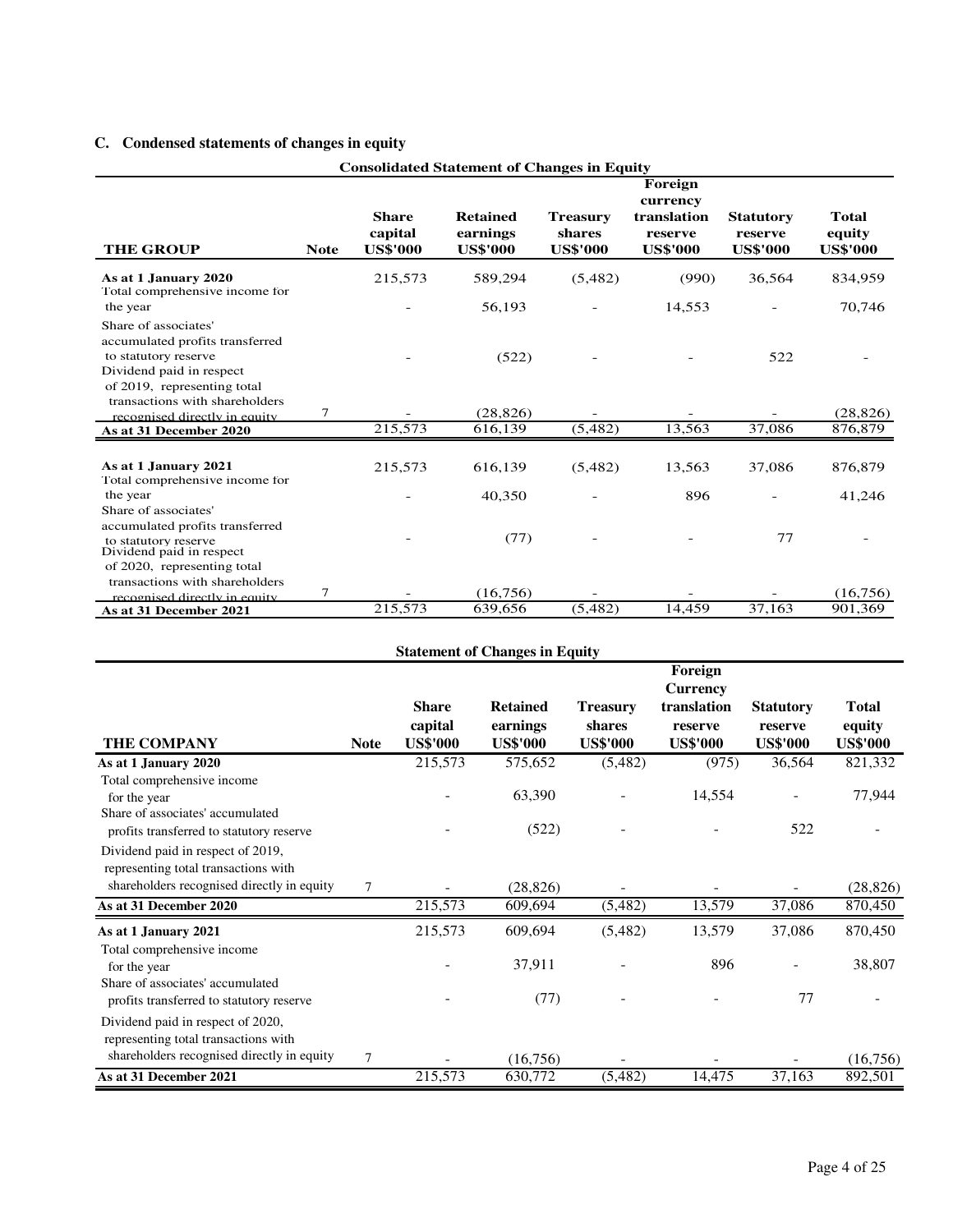## **D. Condensed consolidated statement of cash flows**

| <b>Consolidated Statement of Cash Flows</b> |  |  |
|---------------------------------------------|--|--|
|                                             |  |  |

| <b>Cash flows from operating activities</b><br>Profit for the year<br>40,350<br>56,193<br>Adjustments for:-<br>Depreciation of property, plant and equipment<br>754<br>751<br>5<br>5<br>Depreciation of right-of-use assets<br>8,628<br>11,092<br>Amortisation of intangible assets<br>5<br>154<br>197<br>Impairment on goodwill<br>5<br>914<br>5<br>Gain on disposal of property, plant and equipment<br>(4)<br>5<br>Property, plant and equipment written off<br>33<br>5<br>(Write back) Allowance for impairment loss on doubtful debts<br>713<br>(2,280)<br>Fair value (gain) loss on derivative instruments<br>(9,370)<br>18,971<br>Share of results of associates (net of tax)<br>(23, 550)<br>(24, 789)<br>Interest income<br>5<br>(1, 564)<br>(4,604)<br>5<br>28<br>90<br>Interest expense<br>5<br>153<br>277<br>Lease interest expense<br>4,079<br>Tax expense<br>4,046<br>Unrealised exchange differences<br>72<br>(114)<br>Operating profit before working capital changes<br>17,487<br>63,733<br>Change in inventories<br>48,449<br>(32,699)<br>Change in trade and other receivables<br>415,340<br>(188, 613)<br>Change in trade and other payables<br>(367, 940)<br>(6,367)<br>Cash generated from/(used in) operations<br>(163, 946)<br>113,336<br>Tax paid<br>(336)<br>(2, 246)<br>Net cash generated from/(used in) operating activities<br>113,000<br>(166, 192)<br>Cash flows from investing activities<br>Interest received<br>1,573<br>4,597<br>Purchase of property, plant and equipment<br>(229)<br>(232)<br>Purchase of intangible assets<br>(72)<br>(56)<br>Proceeds from disposal of property, plant and equipment<br>6<br>Dividends received from associates<br>42,913<br>92,398<br>Net cash from investing activities<br>44,185<br>96,713<br><b>Cash flows from financing activities</b><br>Interest paid<br>(28)<br>(90)<br>Interest paid on lease liabilities<br>(153)<br>(277)<br>Repayment of lease liabilities<br>(8, 446)<br>(11, 115)<br>Proceeds from loans and borrowings<br>787,116<br>217,626<br>(787, 116)<br>(217, 626)<br>Repayment of loans and borrowings<br>Dividends paid<br>7<br>(16,756)<br>(28, 826)<br>Net cash used in financing activities<br>(25, 383)<br>(40, 308)<br>Net increase/(decrease) in cash and cash equivalents<br>131,802<br>(109, 787)<br>Cash and cash equivalents at beginning of the year<br>269,107<br>378,780<br>Net effect of exchange rate fluctuations on cash held<br>114<br>(72) |                                              | <b>Note</b> | FY 2021<br><b>US\$'000</b> | FY 2020<br><b>US\$'000</b> |
|---------------------------------------------------------------------------------------------------------------------------------------------------------------------------------------------------------------------------------------------------------------------------------------------------------------------------------------------------------------------------------------------------------------------------------------------------------------------------------------------------------------------------------------------------------------------------------------------------------------------------------------------------------------------------------------------------------------------------------------------------------------------------------------------------------------------------------------------------------------------------------------------------------------------------------------------------------------------------------------------------------------------------------------------------------------------------------------------------------------------------------------------------------------------------------------------------------------------------------------------------------------------------------------------------------------------------------------------------------------------------------------------------------------------------------------------------------------------------------------------------------------------------------------------------------------------------------------------------------------------------------------------------------------------------------------------------------------------------------------------------------------------------------------------------------------------------------------------------------------------------------------------------------------------------------------------------------------------------------------------------------------------------------------------------------------------------------------------------------------------------------------------------------------------------------------------------------------------------------------------------------------------------------------------------------------------------------------------------------------------------------------------------------------------------------------------------------------|----------------------------------------------|-------------|----------------------------|----------------------------|
|                                                                                                                                                                                                                                                                                                                                                                                                                                                                                                                                                                                                                                                                                                                                                                                                                                                                                                                                                                                                                                                                                                                                                                                                                                                                                                                                                                                                                                                                                                                                                                                                                                                                                                                                                                                                                                                                                                                                                                                                                                                                                                                                                                                                                                                                                                                                                                                                                                                               |                                              |             |                            |                            |
|                                                                                                                                                                                                                                                                                                                                                                                                                                                                                                                                                                                                                                                                                                                                                                                                                                                                                                                                                                                                                                                                                                                                                                                                                                                                                                                                                                                                                                                                                                                                                                                                                                                                                                                                                                                                                                                                                                                                                                                                                                                                                                                                                                                                                                                                                                                                                                                                                                                               |                                              |             |                            |                            |
|                                                                                                                                                                                                                                                                                                                                                                                                                                                                                                                                                                                                                                                                                                                                                                                                                                                                                                                                                                                                                                                                                                                                                                                                                                                                                                                                                                                                                                                                                                                                                                                                                                                                                                                                                                                                                                                                                                                                                                                                                                                                                                                                                                                                                                                                                                                                                                                                                                                               |                                              |             |                            |                            |
|                                                                                                                                                                                                                                                                                                                                                                                                                                                                                                                                                                                                                                                                                                                                                                                                                                                                                                                                                                                                                                                                                                                                                                                                                                                                                                                                                                                                                                                                                                                                                                                                                                                                                                                                                                                                                                                                                                                                                                                                                                                                                                                                                                                                                                                                                                                                                                                                                                                               |                                              |             |                            |                            |
|                                                                                                                                                                                                                                                                                                                                                                                                                                                                                                                                                                                                                                                                                                                                                                                                                                                                                                                                                                                                                                                                                                                                                                                                                                                                                                                                                                                                                                                                                                                                                                                                                                                                                                                                                                                                                                                                                                                                                                                                                                                                                                                                                                                                                                                                                                                                                                                                                                                               |                                              |             |                            |                            |
|                                                                                                                                                                                                                                                                                                                                                                                                                                                                                                                                                                                                                                                                                                                                                                                                                                                                                                                                                                                                                                                                                                                                                                                                                                                                                                                                                                                                                                                                                                                                                                                                                                                                                                                                                                                                                                                                                                                                                                                                                                                                                                                                                                                                                                                                                                                                                                                                                                                               |                                              |             |                            |                            |
|                                                                                                                                                                                                                                                                                                                                                                                                                                                                                                                                                                                                                                                                                                                                                                                                                                                                                                                                                                                                                                                                                                                                                                                                                                                                                                                                                                                                                                                                                                                                                                                                                                                                                                                                                                                                                                                                                                                                                                                                                                                                                                                                                                                                                                                                                                                                                                                                                                                               |                                              |             |                            |                            |
|                                                                                                                                                                                                                                                                                                                                                                                                                                                                                                                                                                                                                                                                                                                                                                                                                                                                                                                                                                                                                                                                                                                                                                                                                                                                                                                                                                                                                                                                                                                                                                                                                                                                                                                                                                                                                                                                                                                                                                                                                                                                                                                                                                                                                                                                                                                                                                                                                                                               |                                              |             |                            |                            |
|                                                                                                                                                                                                                                                                                                                                                                                                                                                                                                                                                                                                                                                                                                                                                                                                                                                                                                                                                                                                                                                                                                                                                                                                                                                                                                                                                                                                                                                                                                                                                                                                                                                                                                                                                                                                                                                                                                                                                                                                                                                                                                                                                                                                                                                                                                                                                                                                                                                               |                                              |             |                            |                            |
|                                                                                                                                                                                                                                                                                                                                                                                                                                                                                                                                                                                                                                                                                                                                                                                                                                                                                                                                                                                                                                                                                                                                                                                                                                                                                                                                                                                                                                                                                                                                                                                                                                                                                                                                                                                                                                                                                                                                                                                                                                                                                                                                                                                                                                                                                                                                                                                                                                                               |                                              |             |                            |                            |
|                                                                                                                                                                                                                                                                                                                                                                                                                                                                                                                                                                                                                                                                                                                                                                                                                                                                                                                                                                                                                                                                                                                                                                                                                                                                                                                                                                                                                                                                                                                                                                                                                                                                                                                                                                                                                                                                                                                                                                                                                                                                                                                                                                                                                                                                                                                                                                                                                                                               |                                              |             |                            |                            |
|                                                                                                                                                                                                                                                                                                                                                                                                                                                                                                                                                                                                                                                                                                                                                                                                                                                                                                                                                                                                                                                                                                                                                                                                                                                                                                                                                                                                                                                                                                                                                                                                                                                                                                                                                                                                                                                                                                                                                                                                                                                                                                                                                                                                                                                                                                                                                                                                                                                               |                                              |             |                            |                            |
|                                                                                                                                                                                                                                                                                                                                                                                                                                                                                                                                                                                                                                                                                                                                                                                                                                                                                                                                                                                                                                                                                                                                                                                                                                                                                                                                                                                                                                                                                                                                                                                                                                                                                                                                                                                                                                                                                                                                                                                                                                                                                                                                                                                                                                                                                                                                                                                                                                                               |                                              |             |                            |                            |
|                                                                                                                                                                                                                                                                                                                                                                                                                                                                                                                                                                                                                                                                                                                                                                                                                                                                                                                                                                                                                                                                                                                                                                                                                                                                                                                                                                                                                                                                                                                                                                                                                                                                                                                                                                                                                                                                                                                                                                                                                                                                                                                                                                                                                                                                                                                                                                                                                                                               |                                              |             |                            |                            |
|                                                                                                                                                                                                                                                                                                                                                                                                                                                                                                                                                                                                                                                                                                                                                                                                                                                                                                                                                                                                                                                                                                                                                                                                                                                                                                                                                                                                                                                                                                                                                                                                                                                                                                                                                                                                                                                                                                                                                                                                                                                                                                                                                                                                                                                                                                                                                                                                                                                               |                                              |             |                            |                            |
|                                                                                                                                                                                                                                                                                                                                                                                                                                                                                                                                                                                                                                                                                                                                                                                                                                                                                                                                                                                                                                                                                                                                                                                                                                                                                                                                                                                                                                                                                                                                                                                                                                                                                                                                                                                                                                                                                                                                                                                                                                                                                                                                                                                                                                                                                                                                                                                                                                                               |                                              |             |                            |                            |
|                                                                                                                                                                                                                                                                                                                                                                                                                                                                                                                                                                                                                                                                                                                                                                                                                                                                                                                                                                                                                                                                                                                                                                                                                                                                                                                                                                                                                                                                                                                                                                                                                                                                                                                                                                                                                                                                                                                                                                                                                                                                                                                                                                                                                                                                                                                                                                                                                                                               |                                              |             |                            |                            |
|                                                                                                                                                                                                                                                                                                                                                                                                                                                                                                                                                                                                                                                                                                                                                                                                                                                                                                                                                                                                                                                                                                                                                                                                                                                                                                                                                                                                                                                                                                                                                                                                                                                                                                                                                                                                                                                                                                                                                                                                                                                                                                                                                                                                                                                                                                                                                                                                                                                               |                                              |             |                            |                            |
|                                                                                                                                                                                                                                                                                                                                                                                                                                                                                                                                                                                                                                                                                                                                                                                                                                                                                                                                                                                                                                                                                                                                                                                                                                                                                                                                                                                                                                                                                                                                                                                                                                                                                                                                                                                                                                                                                                                                                                                                                                                                                                                                                                                                                                                                                                                                                                                                                                                               |                                              |             |                            |                            |
|                                                                                                                                                                                                                                                                                                                                                                                                                                                                                                                                                                                                                                                                                                                                                                                                                                                                                                                                                                                                                                                                                                                                                                                                                                                                                                                                                                                                                                                                                                                                                                                                                                                                                                                                                                                                                                                                                                                                                                                                                                                                                                                                                                                                                                                                                                                                                                                                                                                               |                                              |             |                            |                            |
|                                                                                                                                                                                                                                                                                                                                                                                                                                                                                                                                                                                                                                                                                                                                                                                                                                                                                                                                                                                                                                                                                                                                                                                                                                                                                                                                                                                                                                                                                                                                                                                                                                                                                                                                                                                                                                                                                                                                                                                                                                                                                                                                                                                                                                                                                                                                                                                                                                                               |                                              |             |                            |                            |
|                                                                                                                                                                                                                                                                                                                                                                                                                                                                                                                                                                                                                                                                                                                                                                                                                                                                                                                                                                                                                                                                                                                                                                                                                                                                                                                                                                                                                                                                                                                                                                                                                                                                                                                                                                                                                                                                                                                                                                                                                                                                                                                                                                                                                                                                                                                                                                                                                                                               |                                              |             |                            |                            |
|                                                                                                                                                                                                                                                                                                                                                                                                                                                                                                                                                                                                                                                                                                                                                                                                                                                                                                                                                                                                                                                                                                                                                                                                                                                                                                                                                                                                                                                                                                                                                                                                                                                                                                                                                                                                                                                                                                                                                                                                                                                                                                                                                                                                                                                                                                                                                                                                                                                               |                                              |             |                            |                            |
|                                                                                                                                                                                                                                                                                                                                                                                                                                                                                                                                                                                                                                                                                                                                                                                                                                                                                                                                                                                                                                                                                                                                                                                                                                                                                                                                                                                                                                                                                                                                                                                                                                                                                                                                                                                                                                                                                                                                                                                                                                                                                                                                                                                                                                                                                                                                                                                                                                                               |                                              |             |                            |                            |
|                                                                                                                                                                                                                                                                                                                                                                                                                                                                                                                                                                                                                                                                                                                                                                                                                                                                                                                                                                                                                                                                                                                                                                                                                                                                                                                                                                                                                                                                                                                                                                                                                                                                                                                                                                                                                                                                                                                                                                                                                                                                                                                                                                                                                                                                                                                                                                                                                                                               |                                              |             |                            |                            |
|                                                                                                                                                                                                                                                                                                                                                                                                                                                                                                                                                                                                                                                                                                                                                                                                                                                                                                                                                                                                                                                                                                                                                                                                                                                                                                                                                                                                                                                                                                                                                                                                                                                                                                                                                                                                                                                                                                                                                                                                                                                                                                                                                                                                                                                                                                                                                                                                                                                               |                                              |             |                            |                            |
|                                                                                                                                                                                                                                                                                                                                                                                                                                                                                                                                                                                                                                                                                                                                                                                                                                                                                                                                                                                                                                                                                                                                                                                                                                                                                                                                                                                                                                                                                                                                                                                                                                                                                                                                                                                                                                                                                                                                                                                                                                                                                                                                                                                                                                                                                                                                                                                                                                                               |                                              |             |                            |                            |
|                                                                                                                                                                                                                                                                                                                                                                                                                                                                                                                                                                                                                                                                                                                                                                                                                                                                                                                                                                                                                                                                                                                                                                                                                                                                                                                                                                                                                                                                                                                                                                                                                                                                                                                                                                                                                                                                                                                                                                                                                                                                                                                                                                                                                                                                                                                                                                                                                                                               |                                              |             |                            |                            |
|                                                                                                                                                                                                                                                                                                                                                                                                                                                                                                                                                                                                                                                                                                                                                                                                                                                                                                                                                                                                                                                                                                                                                                                                                                                                                                                                                                                                                                                                                                                                                                                                                                                                                                                                                                                                                                                                                                                                                                                                                                                                                                                                                                                                                                                                                                                                                                                                                                                               |                                              |             |                            |                            |
|                                                                                                                                                                                                                                                                                                                                                                                                                                                                                                                                                                                                                                                                                                                                                                                                                                                                                                                                                                                                                                                                                                                                                                                                                                                                                                                                                                                                                                                                                                                                                                                                                                                                                                                                                                                                                                                                                                                                                                                                                                                                                                                                                                                                                                                                                                                                                                                                                                                               |                                              |             |                            |                            |
|                                                                                                                                                                                                                                                                                                                                                                                                                                                                                                                                                                                                                                                                                                                                                                                                                                                                                                                                                                                                                                                                                                                                                                                                                                                                                                                                                                                                                                                                                                                                                                                                                                                                                                                                                                                                                                                                                                                                                                                                                                                                                                                                                                                                                                                                                                                                                                                                                                                               |                                              |             |                            |                            |
|                                                                                                                                                                                                                                                                                                                                                                                                                                                                                                                                                                                                                                                                                                                                                                                                                                                                                                                                                                                                                                                                                                                                                                                                                                                                                                                                                                                                                                                                                                                                                                                                                                                                                                                                                                                                                                                                                                                                                                                                                                                                                                                                                                                                                                                                                                                                                                                                                                                               |                                              |             |                            |                            |
|                                                                                                                                                                                                                                                                                                                                                                                                                                                                                                                                                                                                                                                                                                                                                                                                                                                                                                                                                                                                                                                                                                                                                                                                                                                                                                                                                                                                                                                                                                                                                                                                                                                                                                                                                                                                                                                                                                                                                                                                                                                                                                                                                                                                                                                                                                                                                                                                                                                               |                                              |             |                            |                            |
|                                                                                                                                                                                                                                                                                                                                                                                                                                                                                                                                                                                                                                                                                                                                                                                                                                                                                                                                                                                                                                                                                                                                                                                                                                                                                                                                                                                                                                                                                                                                                                                                                                                                                                                                                                                                                                                                                                                                                                                                                                                                                                                                                                                                                                                                                                                                                                                                                                                               |                                              |             |                            |                            |
|                                                                                                                                                                                                                                                                                                                                                                                                                                                                                                                                                                                                                                                                                                                                                                                                                                                                                                                                                                                                                                                                                                                                                                                                                                                                                                                                                                                                                                                                                                                                                                                                                                                                                                                                                                                                                                                                                                                                                                                                                                                                                                                                                                                                                                                                                                                                                                                                                                                               |                                              |             |                            |                            |
|                                                                                                                                                                                                                                                                                                                                                                                                                                                                                                                                                                                                                                                                                                                                                                                                                                                                                                                                                                                                                                                                                                                                                                                                                                                                                                                                                                                                                                                                                                                                                                                                                                                                                                                                                                                                                                                                                                                                                                                                                                                                                                                                                                                                                                                                                                                                                                                                                                                               |                                              |             |                            |                            |
|                                                                                                                                                                                                                                                                                                                                                                                                                                                                                                                                                                                                                                                                                                                                                                                                                                                                                                                                                                                                                                                                                                                                                                                                                                                                                                                                                                                                                                                                                                                                                                                                                                                                                                                                                                                                                                                                                                                                                                                                                                                                                                                                                                                                                                                                                                                                                                                                                                                               |                                              |             |                            |                            |
|                                                                                                                                                                                                                                                                                                                                                                                                                                                                                                                                                                                                                                                                                                                                                                                                                                                                                                                                                                                                                                                                                                                                                                                                                                                                                                                                                                                                                                                                                                                                                                                                                                                                                                                                                                                                                                                                                                                                                                                                                                                                                                                                                                                                                                                                                                                                                                                                                                                               |                                              |             |                            |                            |
|                                                                                                                                                                                                                                                                                                                                                                                                                                                                                                                                                                                                                                                                                                                                                                                                                                                                                                                                                                                                                                                                                                                                                                                                                                                                                                                                                                                                                                                                                                                                                                                                                                                                                                                                                                                                                                                                                                                                                                                                                                                                                                                                                                                                                                                                                                                                                                                                                                                               |                                              |             |                            |                            |
|                                                                                                                                                                                                                                                                                                                                                                                                                                                                                                                                                                                                                                                                                                                                                                                                                                                                                                                                                                                                                                                                                                                                                                                                                                                                                                                                                                                                                                                                                                                                                                                                                                                                                                                                                                                                                                                                                                                                                                                                                                                                                                                                                                                                                                                                                                                                                                                                                                                               |                                              |             |                            |                            |
|                                                                                                                                                                                                                                                                                                                                                                                                                                                                                                                                                                                                                                                                                                                                                                                                                                                                                                                                                                                                                                                                                                                                                                                                                                                                                                                                                                                                                                                                                                                                                                                                                                                                                                                                                                                                                                                                                                                                                                                                                                                                                                                                                                                                                                                                                                                                                                                                                                                               |                                              |             |                            |                            |
|                                                                                                                                                                                                                                                                                                                                                                                                                                                                                                                                                                                                                                                                                                                                                                                                                                                                                                                                                                                                                                                                                                                                                                                                                                                                                                                                                                                                                                                                                                                                                                                                                                                                                                                                                                                                                                                                                                                                                                                                                                                                                                                                                                                                                                                                                                                                                                                                                                                               |                                              |             |                            |                            |
|                                                                                                                                                                                                                                                                                                                                                                                                                                                                                                                                                                                                                                                                                                                                                                                                                                                                                                                                                                                                                                                                                                                                                                                                                                                                                                                                                                                                                                                                                                                                                                                                                                                                                                                                                                                                                                                                                                                                                                                                                                                                                                                                                                                                                                                                                                                                                                                                                                                               |                                              |             |                            |                            |
|                                                                                                                                                                                                                                                                                                                                                                                                                                                                                                                                                                                                                                                                                                                                                                                                                                                                                                                                                                                                                                                                                                                                                                                                                                                                                                                                                                                                                                                                                                                                                                                                                                                                                                                                                                                                                                                                                                                                                                                                                                                                                                                                                                                                                                                                                                                                                                                                                                                               | Cash and cash equivalents at end of the year |             | 400,837                    | 269,107                    |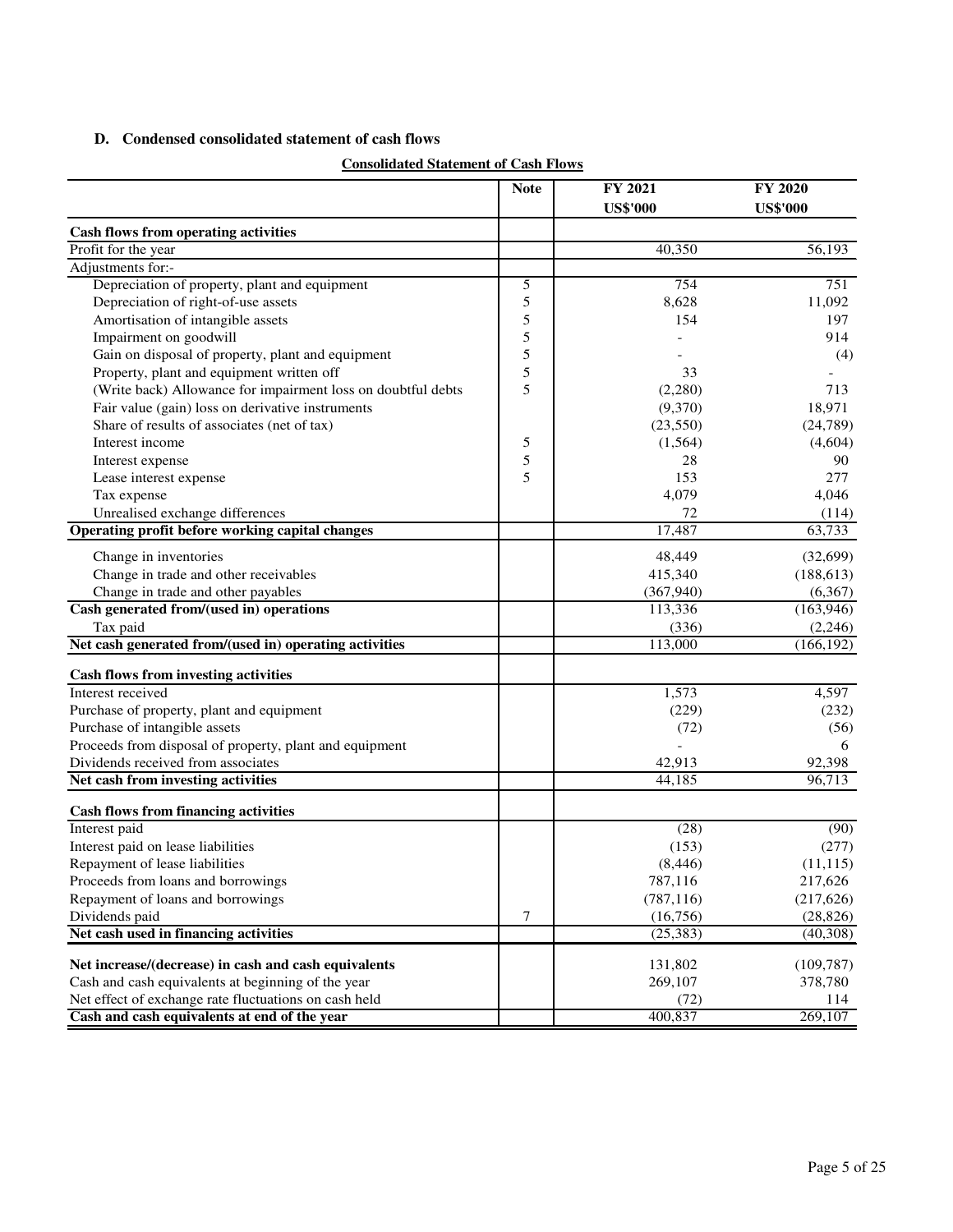#### **E. Notes to the condensed consolidated financial statements**

#### **1. Corporate information**

China Aviation Oil (Singapore) Corporation Limited ("CAO" or "the Company") is incorporated and domiciled in Singapore, with its shares being publicly traded on the Mainboard of the Singapore Exchange. These condensed consolidated financial statements as at and for the six months and full year ended 31 December 2021 comprise the Company and its subsidiaries (collectively, "CAO Group" or "the Group"). The principal activities of the Group are jet fuel supply and trading, trading of other oil products and investments in oil-related assets. Consequently, income is derived from (i) supply and trading of jet fuel (ii) trading in other oil products and (iii) investments in oil related businesses.

CAO is the largest physical jet fuel trader in the Asia Pacific region and the key supplier of imported jet fuel to the civil aviation industry of the People's Republic of China ("PRC"). CAO also engages in the trading of jet fuel and other oil products. The Company has three wholly-owned subsidiaries, namely China Aviation Oil (Hong Kong) Company Limited ("CAOHK"), North American Fuel Corporation ("NAFCO"), and China Aviation Fuel (Europe) Limited ("CAFEU"). They are located in Hong Kong, North America and the United Kingdom respectively.

In addition, CAO Group owns investments in strategic oil-related businesses, which include Shanghai Pudong International Airport Aviation Fuel Supply Company Ltd ("SPIA"), China National Aviation Fuel TSN-PEK Pipeline Transportation Corporation Ltd ("TSN-PEKCL"), Oilhub Korea Yeosu Co., Ltd ("OKYC"), China Aviation Oil Xinyuan Petrochemicals Co. Ltd ("Xinyuan"), CNAF Hong Kong Refuelling Limited ("CNAF HKR") and Aviation Fuel Supply B.V. ("AFS").

#### **2. Basis of Preparation**

The condensed financial statements for the six months and full year ended 31 December 2021 have been prepared in accordance with SFRS(I) 1-34 Interim Financial Reporting issued by the Accounting Standards Council Singapore. The condensed financial statements do not include all the information required for a complete set of financial statements. This report should be read in conjunction with the Group's annual report for the financial year ended 31 December 2020 and any public announcements made by CAO Group during the reporting period.

The accounting policies adopted are consistent with those of the previous financial year which were prepared in accordance with SFRS(I)s, except for the adoption of new and amended standards as set out in Note 2.1.

The condensed financial statements are presented in United States (US) dollar which is the Company's functional currency.

2.1 New and amended standards adopted by the Group

A number of amendments to Standards have become applicable for the current reporting period. The Group did not have to change its accounting policies or make retrospective adjustments as a result of adopting those standards.

#### 2.2 Use of judgements and estimates

In preparing the condensed financial statements, management has made judgements, estimates and assumptions that affect the application of accounting policies and the reported amounts of assets and liabilities, income and expense. Actual results may differ from these estimates.

The significant judgements made by management in applying the Group's accounting policies and the key sources of estimation uncertainty were the same as those that applied to the consolidated financial statements as at and for the year ended 31 December 2020.

Estimates and underlying assumptions are reviewed on an ongoing basis. Revisions to accounting estimates are recognised in the period in which the estimates are revised and in any future periods affected.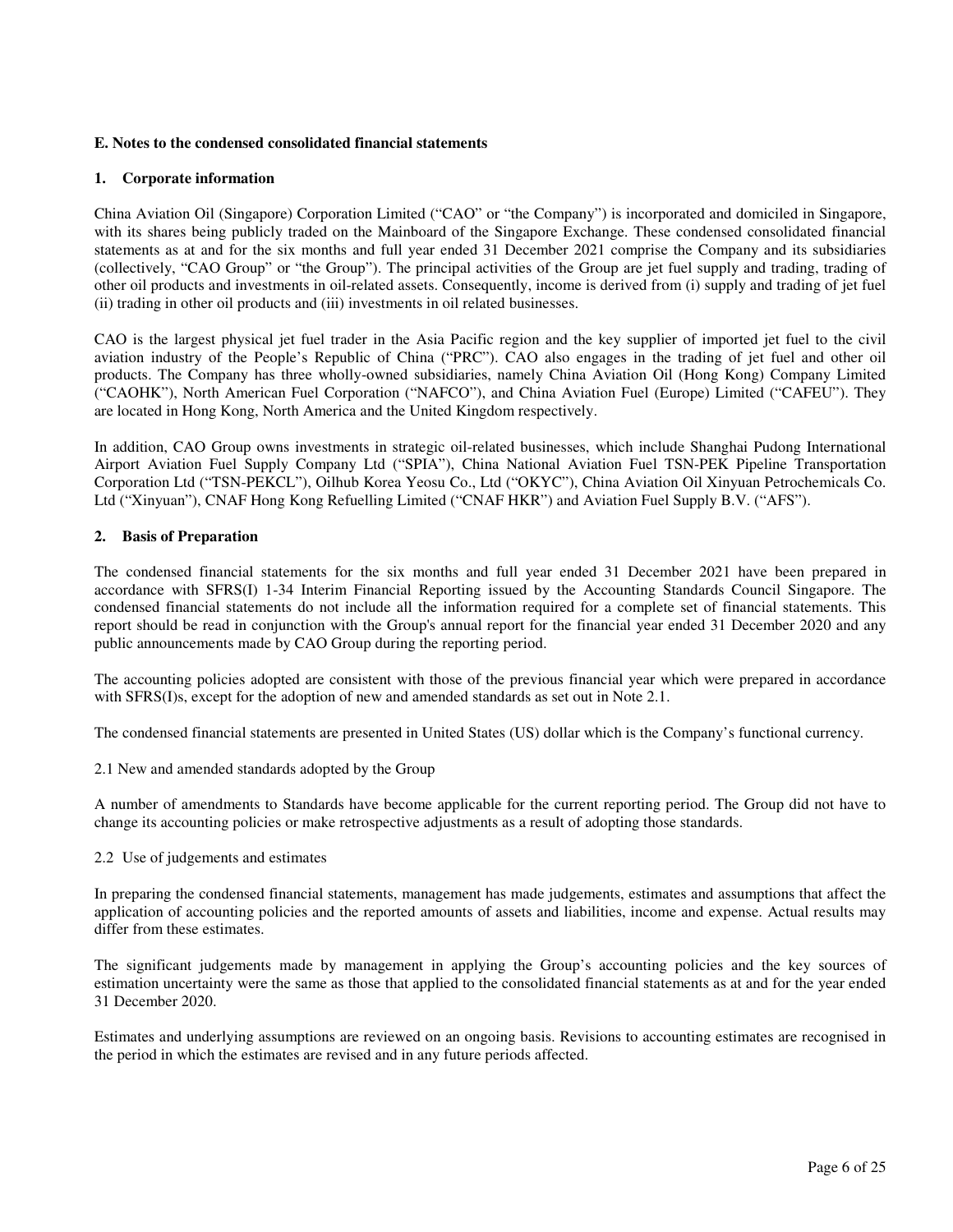#### **3. Seasonal operations**

The Group's businesses are not affected significantly by seasonal or cyclical factors during the financial period.

#### **4. Segment and revenue information**

The Group is organised into the following main business segments:

- (a) Middle distillates : Jet fuel and gas oil supply and trading;
- (b) Other oil products: Fuel oil, crude oil and gasoline supply and trading; and
- (c) Investments in oil-related assets: Investments in oil-related assets through the Group's holdings in associates.

These operating segments are reported in a manner consistent with the internal reporting provided to Chief Executive Officer who is responsible for allocating resources and assessing performance of the operating segments.

4.1 Reporting segments

|                                                                            | <b>Middle</b>   | Other oil       | <b>Investment</b> in oil |                         |
|----------------------------------------------------------------------------|-----------------|-----------------|--------------------------|-------------------------|
|                                                                            | distillates     | products        | related assets           | <b>Total</b>            |
| 1 Jul 2021 to 31 Dec 2021                                                  | <b>US\$'000</b> | <b>US\$'000</b> | <b>US\$'000</b>          | <b>US\$'000</b>         |
| Revenue                                                                    | 4,235,775       | 4,717,627       |                          | 8,953,402               |
| Gross profit<br>Other administrative                                       | 13,219          | 1,776           | $\overline{a}$           | 14,995                  |
| /operating expenses                                                        | (3,668)         | (497)           | $\overline{2}$           | (4,163)                 |
| Depreciation and amortisation                                              | (896)           | (123)           |                          | (1,019)                 |
| Foreign exchange gain                                                      | 425             | 77              |                          | 502                     |
| Interest income                                                            | 785             | 113             |                          | 898                     |
| Other income                                                               | 95              | 10              |                          | 105                     |
| Finance costs                                                              | (280)           | (610)           |                          | (890)                   |
| Share of results of associates                                             |                 |                 |                          |                         |
| (net of tax)                                                               |                 |                 | 7,452                    | 7,452                   |
| Profit before tax                                                          | 9,680           | 746             | 7,454                    | 17,880                  |
| Tax expense                                                                | (772)           | (62)            | (983)                    | (1, 817)                |
| Earnings for the period                                                    | 8,908           | 684             | 6,471                    | 16,063                  |
| Segment assets<br>Deferred tax assets                                      | 1,047,295       | 198,736         | 289,181                  | 1,535,212<br>446        |
| Total assets per<br>statement of financial position                        | 1,047,295       | 198,736         | 289,181                  | 1,535,658               |
| Segment liabilities<br>Current tax liabilities<br>Deferred tax liabilities | 502,401         | 124,372         |                          | 626,773<br>784<br>6,732 |
| Total liabilities per<br>statement of financial position                   |                 |                 |                          | 634,289                 |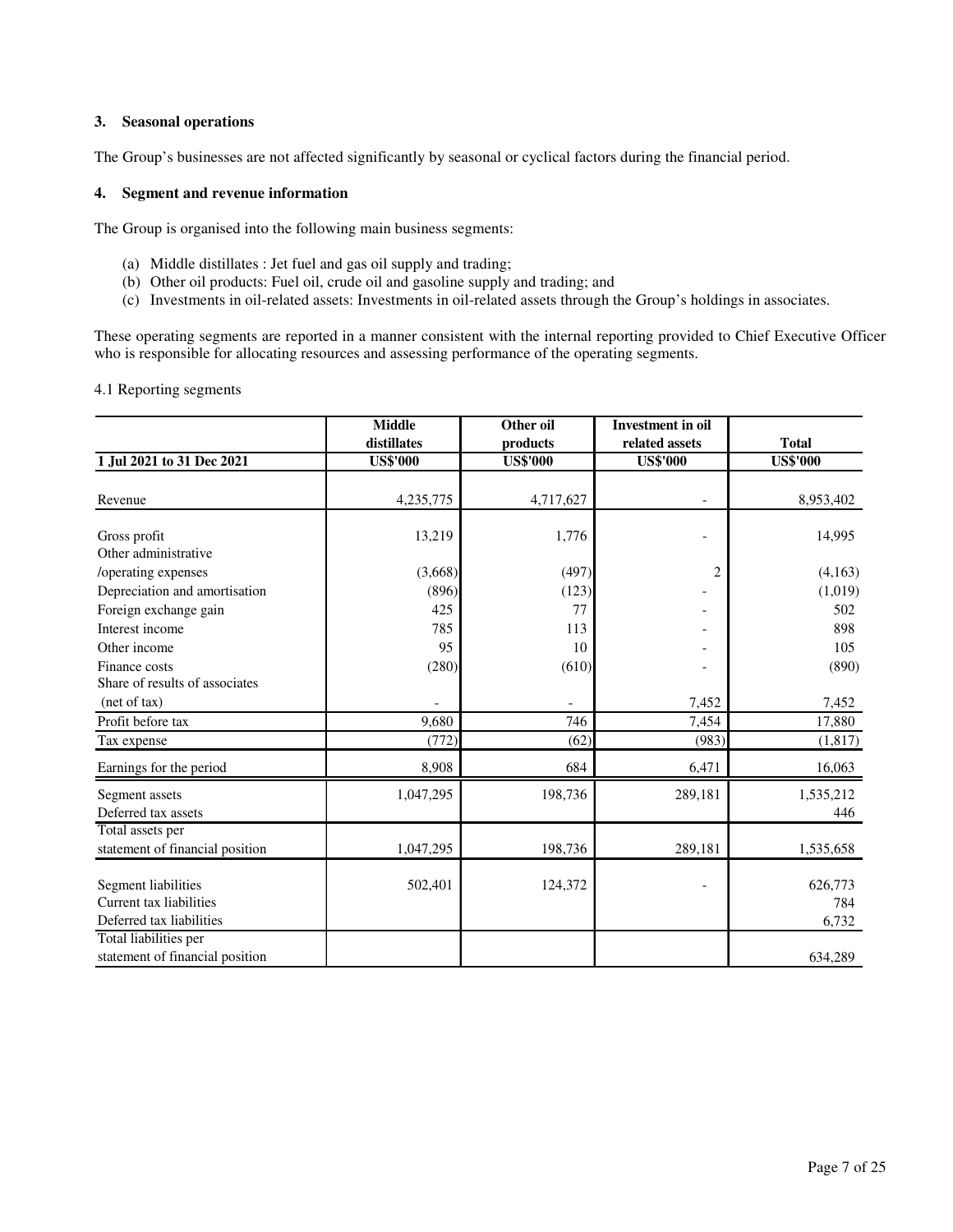|                                 | <b>Middle</b>   | Other oil       | <b>Investment</b> in oil |                 |
|---------------------------------|-----------------|-----------------|--------------------------|-----------------|
|                                 | distillates     | products        | related assets           | <b>Total</b>    |
| 1 Jul 2020 to 31 Dec 2020       | <b>US\$'000</b> | <b>US\$'000</b> | <b>US\$'000</b>          | <b>US\$'000</b> |
|                                 |                 |                 |                          |                 |
| Revenue                         | 2,386,099       | 2,757,451       |                          | 5,143,550       |
|                                 |                 |                 |                          |                 |
| Gross profit                    | 22,278          | 723             |                          | 23,001          |
| Other administrative            |                 |                 |                          |                 |
| /operating expenses             | (9,882)         | 119             | (1)                      | (9,764)         |
| Depreciation and amortisation   | (1,817)         |                 |                          | (1,817)         |
| Foreign exchange gain           | 571             |                 | 2                        | 573             |
| Interest income                 | 2,348           |                 |                          | 2,348           |
| Other income                    | 487             |                 |                          | 487             |
| Finance costs                   | (390)           | (291)           |                          | (681)           |
| Share of results of associates  |                 |                 |                          |                 |
| (net of tax)                    |                 |                 | 20,900                   | 20,900          |
| Profit before tax               | 13,595          | 551             | 20,901                   | 35,047          |
| Tax expense                     | (1,749)         | (27)            | (649)                    | (2, 425)        |
| Earnings for the period         | 11,846          | 524             | 20,252                   | 32,622          |
| Segment assets                  | 1,008,641       | 567,979         | 310,077                  | 1,886,697       |
| Deferred tax assets             |                 |                 |                          | 1,252           |
| Total assets per                |                 |                 |                          |                 |
| statement of financial position | 1,008,641       | 567,979         | 310,077                  | 1,887,949       |
|                                 |                 |                 |                          |                 |
| Segment liabilities             | 368,073         | 635,870         |                          | 1,003,943       |
| Current tax liabilities         |                 |                 |                          | 231             |
| Deferred tax liabilities        |                 |                 |                          | 6,896           |
| Total liabilities per           |                 |                 |                          |                 |
| statement of financial position |                 |                 |                          | 1,011,070       |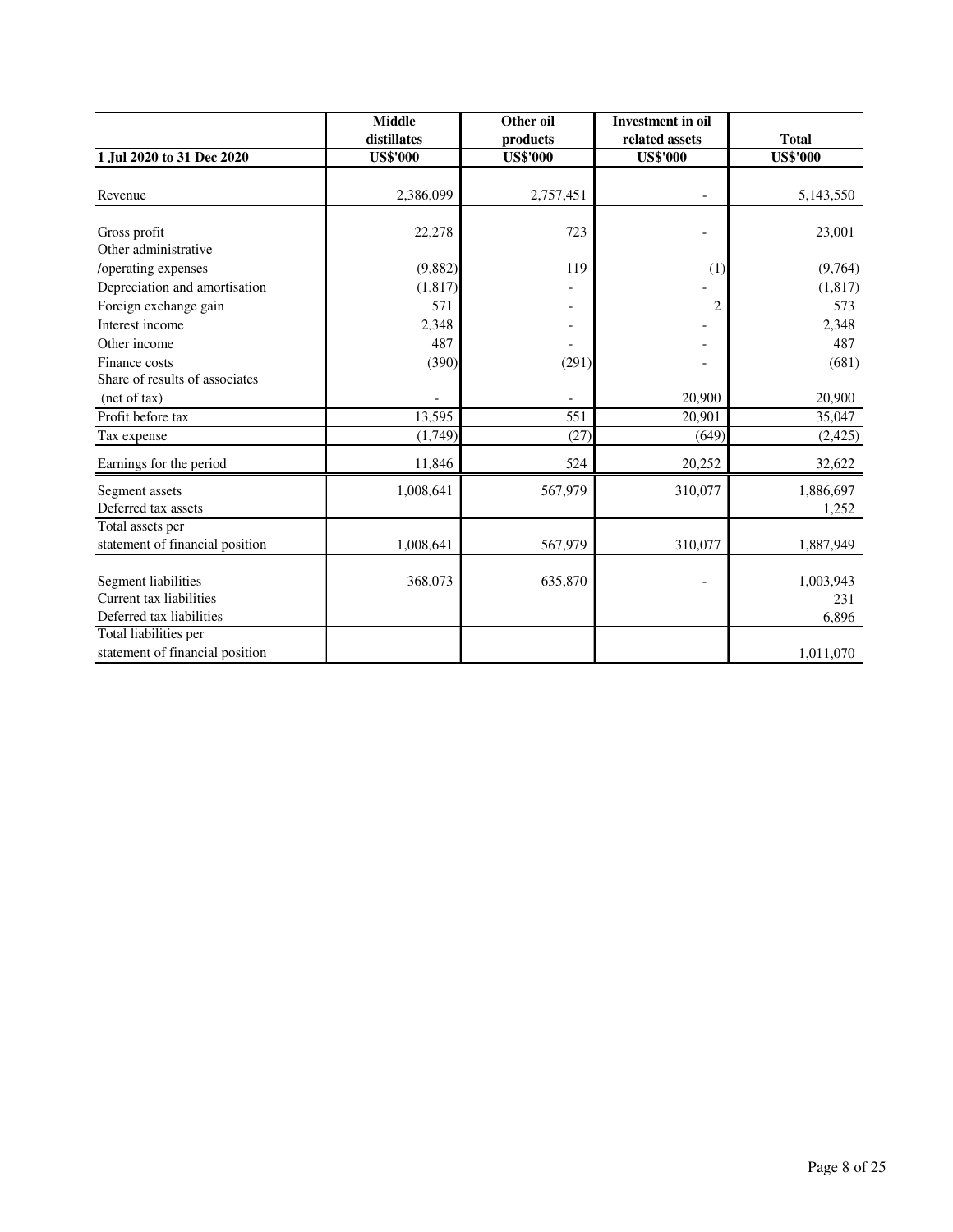|                                                                            | <b>Middle</b>   | Other oil       | <b>Investment</b> in oil |                         |
|----------------------------------------------------------------------------|-----------------|-----------------|--------------------------|-------------------------|
|                                                                            | distillates     | products        | related assets           | <b>Total</b>            |
| 1 Jan 2021 to 31 Dec 2021                                                  | <b>US\$'000</b> | <b>US\$'000</b> | <b>US\$'000</b>          | <b>US\$'000</b>         |
| Revenue                                                                    | 8,115,774       | 9,520,883       |                          | 17,636,657              |
| Gross profit<br>Other administrative                                       | 26,261          | 4,436           |                          | 30,697                  |
| /operating expenses                                                        | (7,142)         | (1,206)         |                          | (8,348)                 |
| Depreciation and amortisation                                              | (1,710)         | (289)           |                          | (1,999)                 |
| Foreign exchange gain                                                      | 300             | 51              |                          | 351                     |
| Interest income                                                            | 1,338           | 226             |                          | 1,564                   |
| Other income                                                               | 264             | 45              |                          | 309                     |
| Finance costs                                                              | (536)           | (1,159)         |                          | (1,695)                 |
| Share of results of associates                                             |                 |                 |                          |                         |
| (net of tax)                                                               |                 |                 | 23,550                   | 23,550                  |
| Profit before tax                                                          | 18,775          | 2,104           | 23,550                   | 44,429                  |
| Tax expense                                                                | (1,452)         | (163)           | (2, 464)                 | (4,079)                 |
| Earnings for the year                                                      | 17,323          | 1,941           | 21,086                   | 40,350                  |
| Segment assets<br>Deferred tax assets                                      | 1,047,295       | 198,736         | 289,181                  | 1,535,212<br>446        |
| Total assets per                                                           |                 |                 |                          |                         |
| statement of financial position                                            | 1,047,295       | 198,736         | 289,181                  | 1,535,658               |
| Segment liabilities<br>Current tax liabilities<br>Deferred tax liabilities | 502,401         | 124,372         |                          | 626,773<br>784<br>6,732 |
| Total liabilities per<br>statement of financial position                   |                 |                 |                          | 634,289                 |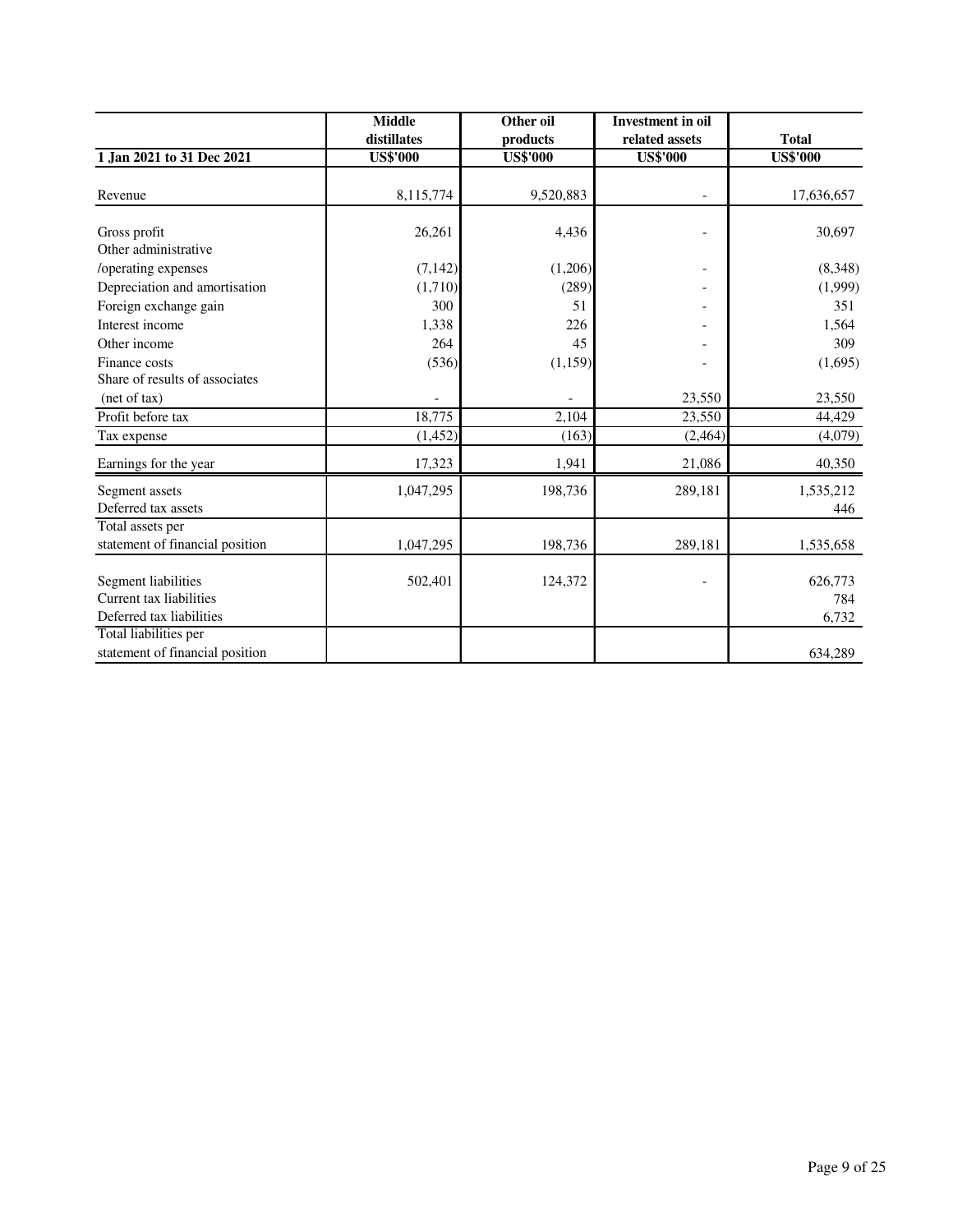|                                 | <b>Middle</b>   | Other oil       | <b>Investment</b> in oil |                 |
|---------------------------------|-----------------|-----------------|--------------------------|-----------------|
|                                 | distillates     | products        | related assets           | <b>Total</b>    |
| 1 Jan 2020 to 31 Dec 2020       | <b>US\$'000</b> | <b>US\$'000</b> | <b>US\$'000</b>          | <b>US\$'000</b> |
|                                 |                 |                 |                          |                 |
| Revenue                         | 5,629,604       | 4,887,351       |                          | 10,516,955      |
| Gross profit                    | 44,570          | 1,302           |                          | 45,872          |
| Other administrative            |                 |                 |                          |                 |
|                                 | (13,215)        | 118             | (200)                    |                 |
| /operating expenses             |                 |                 |                          | (13,297)        |
| Depreciation and amortisation   | (2,717)         |                 |                          | (2,717)         |
| Foreign exchange gain           | 1,144           |                 |                          | 1,144           |
| Interest income                 | 4,604           |                 |                          | 4,604           |
| Other income                    | 1,002           |                 |                          | 1,002           |
| Finance costs                   | (547)           | (611)           |                          | (1, 158)        |
| Share of results of associates  |                 |                 |                          |                 |
| (net of tax)                    |                 |                 | 24,789                   | 24,789          |
| Profit before tax               | 34,841          | 809             | 24,589                   | 60,239          |
| Tax expense                     | (3,202)         | (40)            | (804)                    | (4,046)         |
| Earnings for the year           | 31,639          | 769             | 23,785                   | 56,193          |
| Segment assets                  | 1,008,641       | 567,979         | 310,077                  | 1,886,697       |
| Deferred tax assets             |                 |                 |                          | 1,252           |
| Total assets per                |                 |                 |                          |                 |
| statement of financial position | 1,008,641       | 567,979         | 310,077                  | 1,887,949       |
| Segment liabilities             | 368,073         | 635,870         |                          | 1,003,943       |
| Current tax liabilities         |                 |                 |                          | 231             |
|                                 |                 |                 |                          |                 |
| Deferred tax liabilities        |                 |                 |                          | 6,896           |
| Total liabilities per           |                 |                 |                          |                 |
| statement of financial position |                 |                 |                          | 1,011,070       |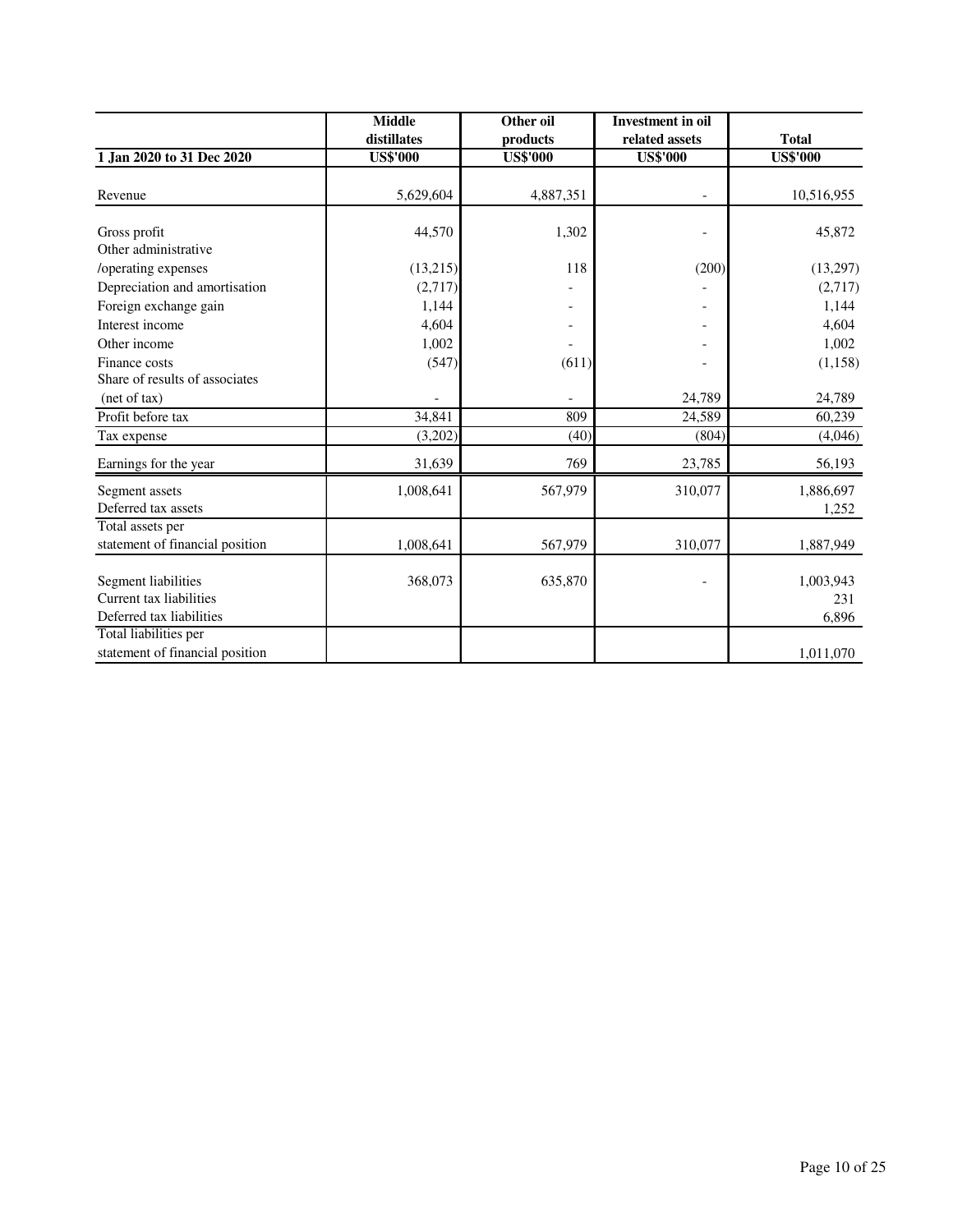# 4.2 Disaggregation of Revenue

| <b>The Group</b>               |                                                 |                                          |                                                               |                                 |  |  |  |
|--------------------------------|-------------------------------------------------|------------------------------------------|---------------------------------------------------------------|---------------------------------|--|--|--|
| 6 months ended 31 Dec 2021     |                                                 |                                          |                                                               |                                 |  |  |  |
|                                | <b>Middle</b><br>distillates<br><b>US\$'000</b> | Other oil<br>products<br><b>US\$'000</b> | <b>Investment in oil</b><br>related assets<br><b>US\$'000</b> | <b>Total</b><br><b>US\$'000</b> |  |  |  |
| Sales of goods                 | 4,235,775                                       | 4,717,627                                |                                                               | 8,953,402                       |  |  |  |
| Timing of revenue recognition: |                                                 |                                          |                                                               |                                 |  |  |  |
| At a point in time             | 4,235,775                                       | 4,717,627                                |                                                               | 8,953,402                       |  |  |  |
| Total revenue                  | 4,235,775                                       | 4,717,627                                |                                                               | 8,953,402                       |  |  |  |
| Geographical information:      |                                                 |                                          |                                                               |                                 |  |  |  |
| People's Republic of China     | 1,600,913                                       | 2,773,099                                |                                                               | 4,374,012                       |  |  |  |
| Singapore                      | 161,792                                         | 892,019                                  |                                                               | 1,053,811                       |  |  |  |
| Hong Kong                      | 400,129                                         | 275,985                                  |                                                               | 676,114                         |  |  |  |
| Other countries                | 2,072,941                                       | 776,524                                  | $\overline{\phantom{a}}$                                      | 2,849,465                       |  |  |  |
| Total revenue                  | 4, 235, 775                                     | 4,717,627                                |                                                               | 8,953,402                       |  |  |  |

| <b>The Group</b>               |                                                 |                                          |                                                               |                                 |  |  |  |
|--------------------------------|-------------------------------------------------|------------------------------------------|---------------------------------------------------------------|---------------------------------|--|--|--|
| 6 months ended 31 Dec 2020     |                                                 |                                          |                                                               |                                 |  |  |  |
|                                | <b>Middle</b><br>distillates<br><b>US\$'000</b> | Other oil<br>products<br><b>US\$'000</b> | <b>Investment in oil</b><br>related assets<br><b>US\$'000</b> | <b>Total</b><br><b>US\$'000</b> |  |  |  |
| Sales of goods                 | 2,386,099                                       | 2,757,451                                |                                                               | 5,143,550                       |  |  |  |
| Timing of revenue recognition: |                                                 |                                          |                                                               |                                 |  |  |  |
| At a point in time             | 2,386,099                                       | 2,757,451                                |                                                               | 5,143,550                       |  |  |  |
| Total revenue                  | 2,386,099                                       | 2,757,451                                |                                                               | 5,143,550                       |  |  |  |
| Geographical information:      |                                                 |                                          |                                                               |                                 |  |  |  |
| People's Republic of China     | 790,505                                         | 2,090,080                                |                                                               | 2,880,585                       |  |  |  |
| Singapore                      | 32,815                                          | 187,778                                  |                                                               | 220,593                         |  |  |  |
| Hong Kong                      | 176,163                                         | 90,813                                   |                                                               | 266,976                         |  |  |  |
| United States of America       | 202,175                                         |                                          | -                                                             | 202,175                         |  |  |  |
| Other countries                | 1,184,441                                       | 388,780                                  |                                                               | 1,573,221                       |  |  |  |
| Total revenue                  | 2,386,099                                       | 2,757,451                                |                                                               | 5,143,550                       |  |  |  |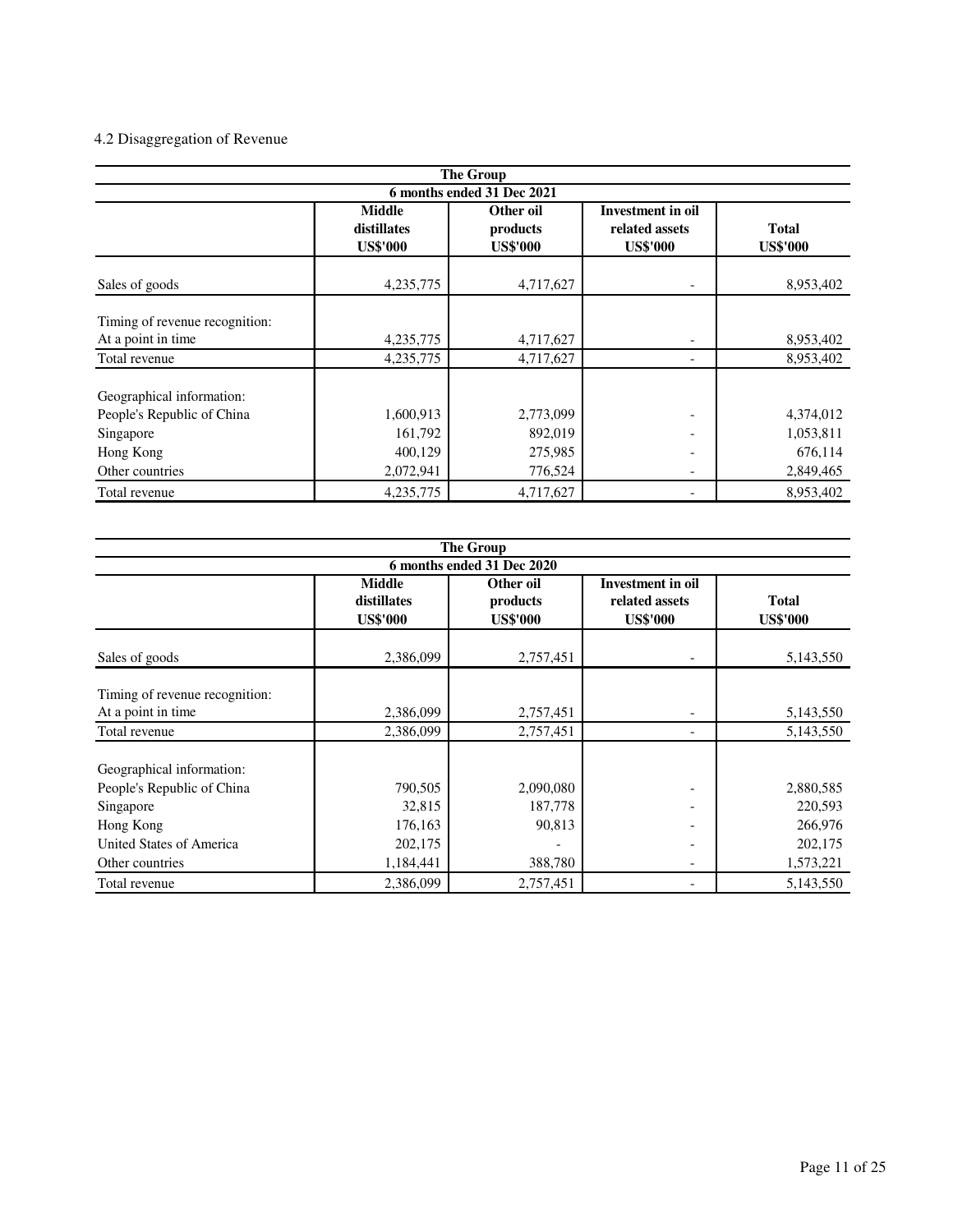| <b>The Group</b>                                                                                     |                                                 |                                                |                                                                                      |                                                  |  |  |  |
|------------------------------------------------------------------------------------------------------|-------------------------------------------------|------------------------------------------------|--------------------------------------------------------------------------------------|--------------------------------------------------|--|--|--|
| 12 months ended 31 Dec 2021                                                                          |                                                 |                                                |                                                                                      |                                                  |  |  |  |
|                                                                                                      | <b>Middle</b><br>distillates<br><b>US\$'000</b> | Other oil<br>products<br><b>US\$'000</b>       | Investment in oil<br>related assets<br><b>US\$'000</b>                               | <b>Total</b><br><b>US\$'000</b>                  |  |  |  |
| Sales of goods                                                                                       | 8,115,774                                       | 9,520,883                                      |                                                                                      | 17,636,657                                       |  |  |  |
| Timing of revenue recognition:                                                                       |                                                 |                                                |                                                                                      |                                                  |  |  |  |
| At a point in time<br>Total revenue                                                                  | 8,115,774<br>8,115,774                          | 9,520,883<br>9,520,883                         | $\overline{\phantom{0}}$                                                             | 17,636,657<br>17,636,657                         |  |  |  |
| Geographical information:<br>People's Republic of China<br>Singapore<br>Hong Kong<br>Other countries | 2,951,397<br>340,898<br>659,700<br>4,163,779    | 6,022,556<br>1,604,861<br>526,262<br>1,367,204 | $\overline{\phantom{a}}$<br>$\overline{\phantom{a}}$<br>$\qquad \qquad \blacksquare$ | 8,973,953<br>1,945,759<br>1,185,962<br>5,530,983 |  |  |  |
| Total revenue                                                                                        | 8,115,774                                       | 9,520,883                                      |                                                                                      | 17,636,657                                       |  |  |  |

| <b>The Group</b>               |                                                       |                 |                                            |                 |  |  |  |
|--------------------------------|-------------------------------------------------------|-----------------|--------------------------------------------|-----------------|--|--|--|
| 12 months ended 31 Dec 2020    |                                                       |                 |                                            |                 |  |  |  |
|                                | <b>Middle</b><br>Other oil<br>distillates<br>products |                 | <b>Investment</b> in oil<br>related assets | <b>Total</b>    |  |  |  |
|                                | <b>US\$'000</b>                                       | <b>US\$'000</b> | <b>US\$'000</b>                            | <b>US\$'000</b> |  |  |  |
| Sales of goods                 | 5,629,604                                             | 4,887,351       |                                            | 10,516,955      |  |  |  |
| Timing of revenue recognition: |                                                       |                 |                                            |                 |  |  |  |
| At a point in time             | 5,629,604                                             | 4,887,351       |                                            | 10,516,955      |  |  |  |
| Total revenue                  | 5,629,604                                             | 4,887,351       |                                            | 10,516,955      |  |  |  |
| Geographical information:      |                                                       |                 |                                            |                 |  |  |  |
| People's Republic of China     | 2,016,474                                             | 3,810,330       |                                            | 5,826,804       |  |  |  |
| Singapore                      | 624,889                                               | 241,339         |                                            | 866,228         |  |  |  |
| Hong Kong                      | 321,666                                               | 186,068         |                                            | 507,734         |  |  |  |
| United States of America       | 479,567                                               |                 |                                            | 479,567         |  |  |  |
| Other countries                | 2,187,008                                             | 649,614         |                                            | 2,836,622       |  |  |  |
| Total revenue                  | 5,629,604                                             | 4,887,351       |                                            | 10,516,955      |  |  |  |

Revenue contribution from a single region is disclosed separately when it exceeds 5% of the Group's revenue respectively.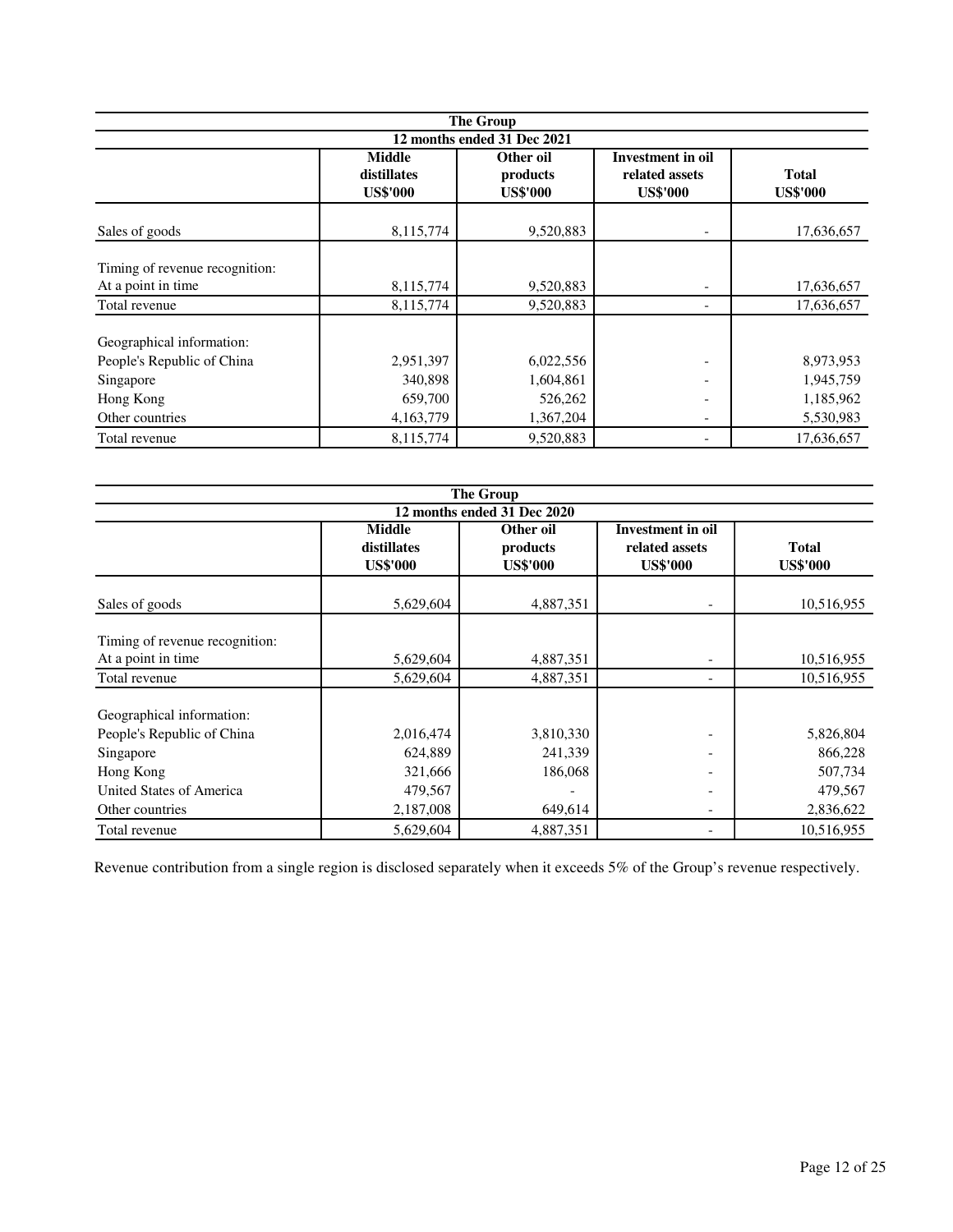## A breakdown of sales as follows:

|                                                                                                         | The Group                                               |                                                         |                                 |
|---------------------------------------------------------------------------------------------------------|---------------------------------------------------------|---------------------------------------------------------|---------------------------------|
|                                                                                                         | Financial year<br>ended<br>31 December 2021<br>US\$'000 | Financial year<br>ended<br>31 December 2020<br>US\$'000 | Increase/<br>(Decrease)<br>$\%$ |
| Sales reported for first half year                                                                      | 8,683,255                                               | 5,373,405                                               | 61.60%                          |
| Operating profit after tax before deducting non-<br>controlling interests reported for first half year  | 24,287                                                  | 23,571                                                  | $3.04\%$                        |
| Sales reported for second half year                                                                     | 8,953,402                                               | 5,143,550                                               | 74.07%                          |
| Operating profit after tax before deducting non-<br>controlling interests reported for second half year | 16.063                                                  | 32,622                                                  | $-50.76\%$                      |

### **5. Profit before tax**

## 5.1 Significant items

| <b>The Group</b>                                             |                            |                            |                                   |                                   |  |
|--------------------------------------------------------------|----------------------------|----------------------------|-----------------------------------|-----------------------------------|--|
|                                                              | 2H 2021<br><b>US\$'000</b> | 2H 2020<br><b>US\$'000</b> | <b>FY 2021</b><br><b>US\$'000</b> | <b>FY 2020</b><br><b>US\$'000</b> |  |
| <b>Income</b>                                                |                            |                            |                                   |                                   |  |
| Bank interest income                                         | 898                        | 2,348                      | 1,564                             | 4,604                             |  |
| Net foreign exchange gain                                    | 502                        | 573                        | 351                               | 1,144                             |  |
| <b>Expenses</b>                                              |                            |                            |                                   |                                   |  |
| Depreciation of property, plant and equipment                | (377)                      | (374)                      | (754)                             | (751)                             |  |
| Depreciation of right-of-use assets                          | (3,893)                    | (5,562)                    | (8,628)                           | (11,092)                          |  |
| Amortisation of intangible assets                            | (65)                       | (91)                       | (154)                             | (197)                             |  |
| Impairment on goodwill                                       |                            | (914)                      |                                   | (914)                             |  |
| Gain on disposal property, plant and equipment               |                            | 4                          |                                   | 4                                 |  |
| Property, plant and equipment written off                    | (33)                       |                            | (33)                              |                                   |  |
| Interest expense                                             | (19)                       | (35)                       | (28)                              | (90)                              |  |
| Interest expense - lease liabilities                         | (82)                       | (100)                      | (153)                             | (277)                             |  |
| Write back (Allowance) for impairment loss on doubtful debts | 3,406                      | (1,694)                    | 2,280                             | (713)                             |  |

## 5.2 Related party transactions

There are no material related party transactions apart from those disclosed elsewhere in the financial statements.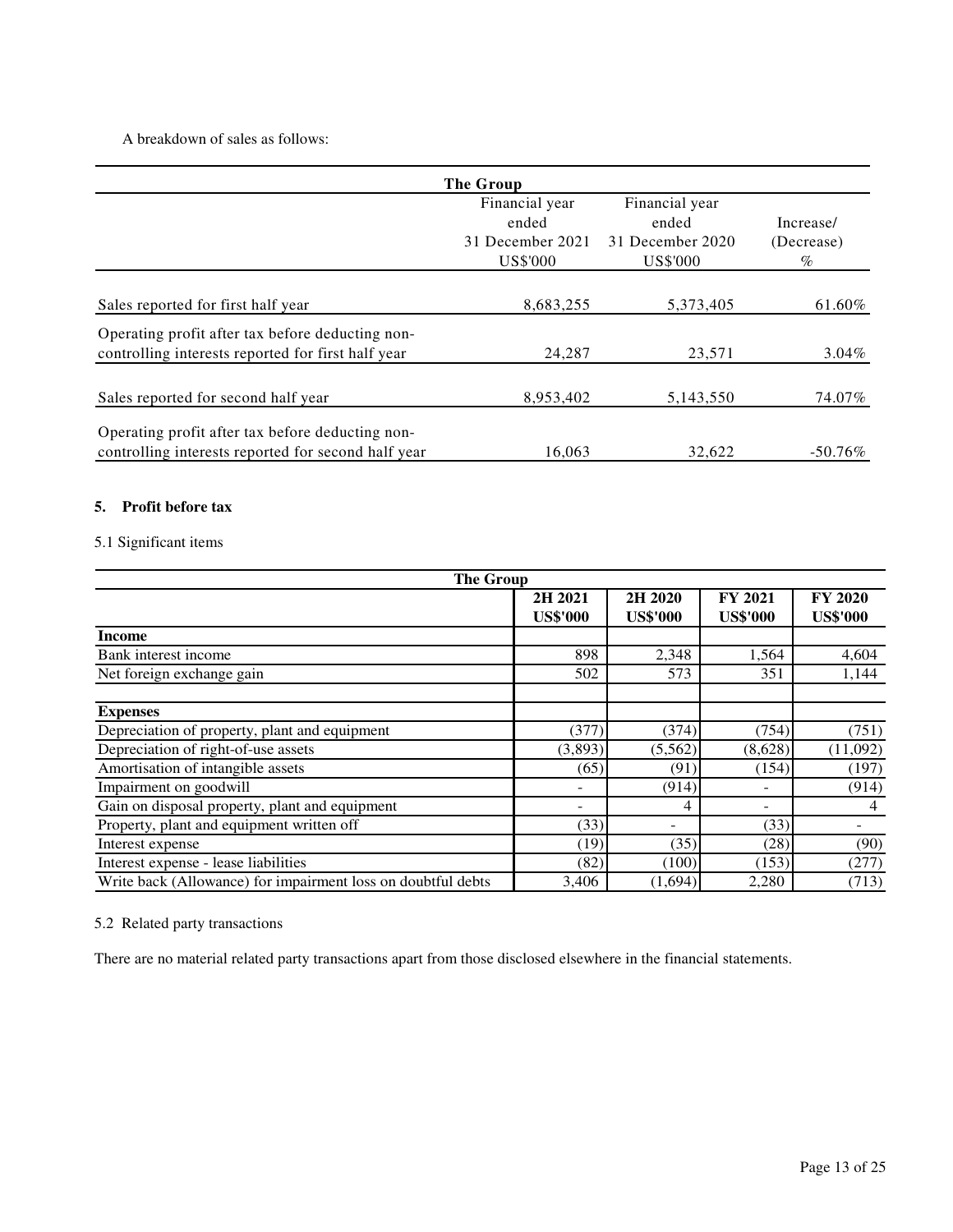### **6. Tax expense**

The Group calculates the period income tax expense using the tax rate that would be applicable to the expected total annual earnings. The major components of income tax expense in the condensed consolidated statement of profit or loss are:

|                                              | 1H 2021         | 1H 2020         | <b>FY 2021</b>  | <b>FY 2020</b>  |
|----------------------------------------------|-----------------|-----------------|-----------------|-----------------|
|                                              | <b>US\$'000</b> | <b>US\$'000</b> | <b>US\$'000</b> | <b>US\$'000</b> |
| Current income tax expense                   | 343             | 202             | 721             | 244             |
| Utilisation of previously unused tax losses/ |                 |                 |                 |                 |
| capital allowances                           | 402             | 949             | 802             | 2,350           |
| Withholding tax expense                      | 1.072           | 1,274           | 2,556           | 1,452           |
| Total tax expense                            | 1,817           | 2,425           | 4,079           | 4,046           |

### **7. Dividends**

| The Group                                         |                                                  |                                                  |  |  |  |
|---------------------------------------------------|--------------------------------------------------|--------------------------------------------------|--|--|--|
|                                                   | <b>Financial Year</b><br>2021<br><b>US\$'000</b> | <b>Financial Year</b><br>2020<br><b>US\$'000</b> |  |  |  |
| Ordinary dividends paid:                          |                                                  |                                                  |  |  |  |
| Interim dividend                                  |                                                  |                                                  |  |  |  |
| Final dividend                                    | 16,756                                           | 28,826                                           |  |  |  |
| Total:                                            | 16,756                                           | 28,826                                           |  |  |  |
| Dividend per share (net of tax) - Singapore cents | 2.58                                             | 4.70                                             |  |  |  |

### **8. Net Asset Value**

|                                               | Group                   |         | Company                 |         |
|-----------------------------------------------|-------------------------|---------|-------------------------|---------|
|                                               | 31 Dec 2021 31 Dec 2020 |         | 31 Dec 2021 31 Dec 2020 |         |
| Net asset value per ordinary share (US cents) | 104.79                  | 101.94  | 103.76                  | 101.19  |
|                                               |                         |         |                         |         |
| Number of ordinary shares issued ('000)       | 860.184                 | 860,184 | 860.184                 | 860.184 |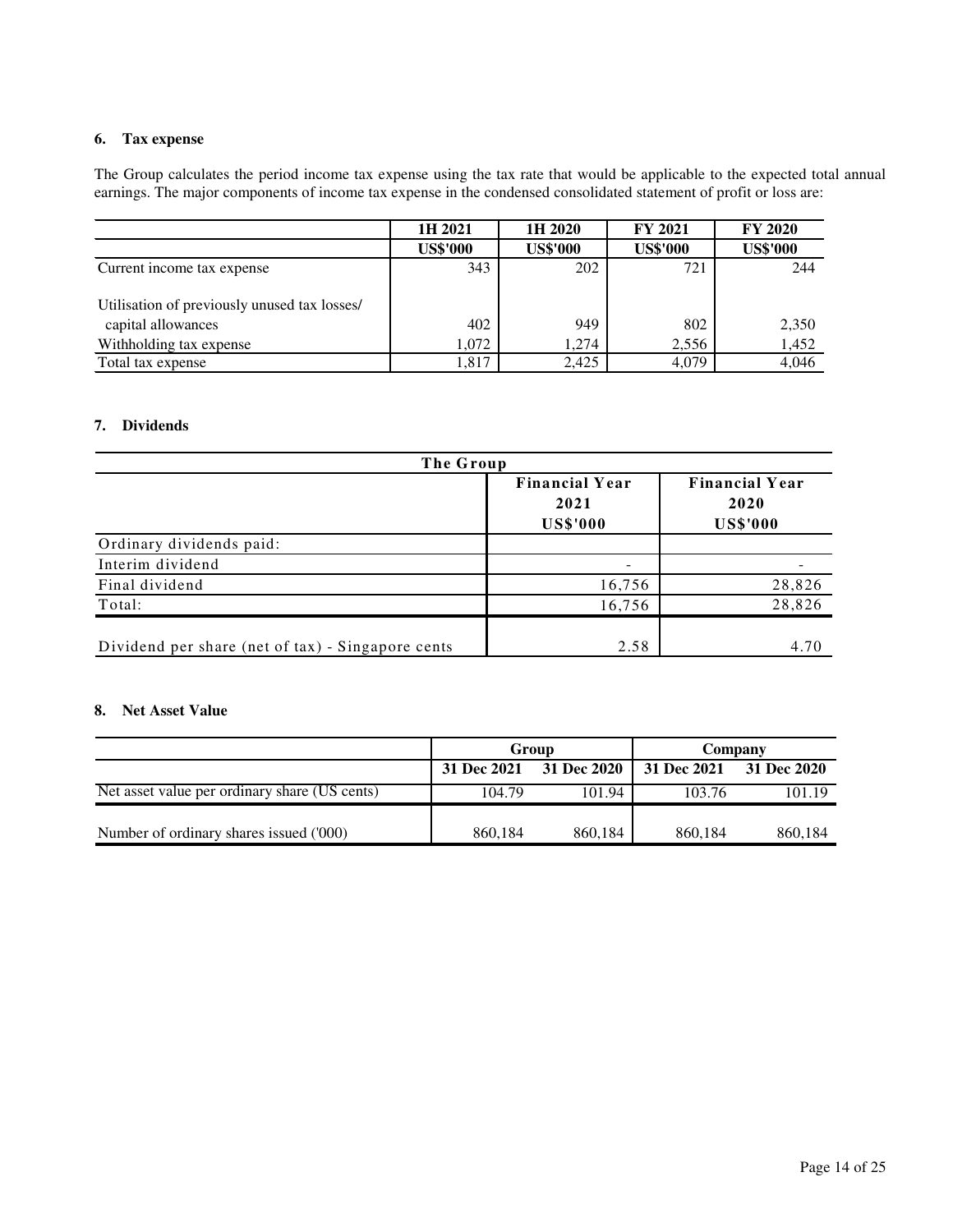#### **9. Associates**

|                          | Group           |                 | Company     |                 |
|--------------------------|-----------------|-----------------|-------------|-----------------|
|                          | 31 Dec 2021     | 31 Dec 2020     | 31 Dec 2021 | 31 Dec 2020     |
|                          | <b>US\$'000</b> | <b>US\$'000</b> | US\$'000    | <b>US\$'000</b> |
|                          |                 |                 |             |                 |
| Investment in associates | 283,681         | 304,577         | 283,681     | 304,577         |

The Group has one (2020: one) associate that is material and four (2020: four) other associates that are individually immaterial to the Group. All are equity accounted. The followings are details of the material associate of the Group and the Company:

## **Shanghai Pudong International Airport Aviation Fuel Supply Company Ltd ("SPIA")**

| Nature of business                                      | Exclusive supplier of jet fuel at Shanghai Pudong<br><b>International Airport</b> |
|---------------------------------------------------------|-----------------------------------------------------------------------------------|
| Principal place of business/Country of<br>incorporation | People's Republic of China                                                        |
| Ownership interest/Voting rights held                   | $33\%$ (2020: 33%)                                                                |

#### **10. Financial assets at fair value through other comprehensive income**

|                                                         | 31 Dec 2021<br><b>US\$'000</b> | 31 Dec 2020<br><b>US\$'000</b> |
|---------------------------------------------------------|--------------------------------|--------------------------------|
| Investment in equity instrument designated as at FVTOCI |                                |                                |
| - unquoted equity shares                                | 5,500                          | 5.500                          |

The investment in equity instrument is not held for trading. Instead, it is held for medium to long-term strategic purposes. Accordingly, management has elected to designate this investment in equity instrument as at FVTOCI as they believe that recognising short-term fluctuations in this investment's fair value in profit or loss would not be consistent with the Group's strategy of holding this investment for long-term purposes and realising its performance potential in the long run.

No investment in equity instrument measured at FVTOCI has been disposed of during the current reporting period.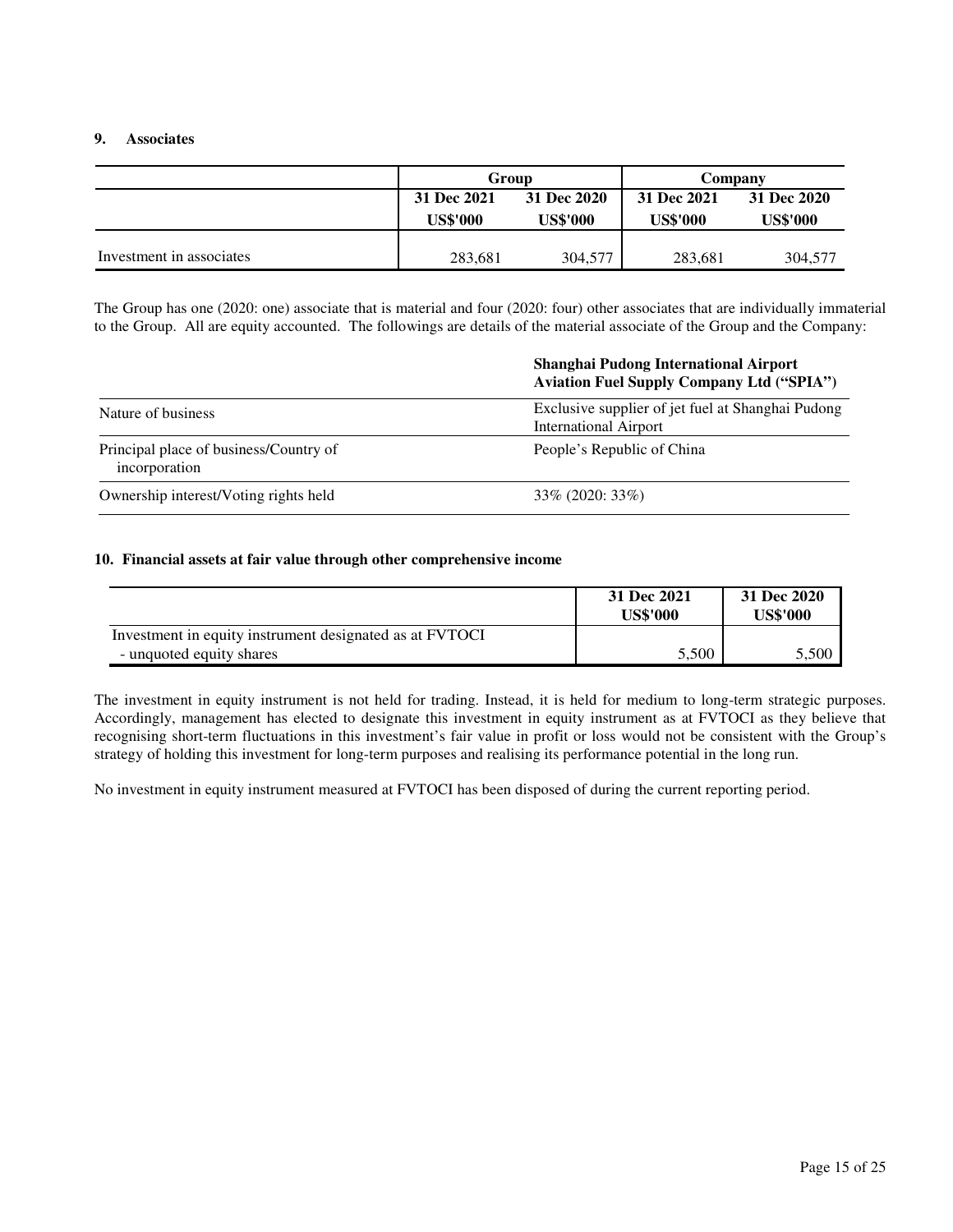## **11. Trade and other receivables**

|                                      | Group                             |                                   | Company                           |                                   |
|--------------------------------------|-----------------------------------|-----------------------------------|-----------------------------------|-----------------------------------|
|                                      | 31 Dec<br>2021<br><b>US\$'000</b> | 31 Dec<br>2020<br><b>US\$'000</b> | 31 Dec<br>2021<br><b>US\$'000</b> | 31 Dec<br>2020<br><b>US\$'000</b> |
|                                      |                                   |                                   |                                   |                                   |
| Trade receivables                    | 350,938                           | 982,900                           | 289,853                           | 955,000                           |
| Other receivables                    | 36,739                            | 30,872                            | 25,022                            | 23,112                            |
| Amounts due from:                    |                                   |                                   |                                   |                                   |
| - subsidiary (trade)                 |                                   |                                   | 32,603                            | 48,112                            |
| - related corporations (trade)       | 188,834                           | 69,131                            | 135,635                           | 36,121                            |
| - related corporation of a corporate |                                   |                                   |                                   |                                   |
| shareholder (trade)                  | 26,018                            |                                   | 23,914                            |                                   |
| - holding company (non-trade)        | 2                                 | $\overline{2}$                    |                                   | 2                                 |
| - subsidiaries (non-trade)           |                                   |                                   | 96,032                            | 37,841                            |
| - associate (trade)                  | 118,572                           | 23,603                            | 118,572                           | 12,912                            |
| - associate (non-trade)              | 2,000                             |                                   |                                   |                                   |
| Loan to subsidiaries                 |                                   |                                   | 5,035                             | 5,035                             |
|                                      | 723,103                           | 1,106,508                         | 726,668                           | 1,118,135                         |
| Allowance for impairment loss on     |                                   |                                   |                                   |                                   |
| doubtful debts - trade receivables   | (5,852)                           | (8, 132)                          | (5,508)                           | (7, 915)                          |
| Loans and receivables                | 717,251                           | 1,098,376                         | 721,160                           | 1,110,220                         |
| Derivative financial assets - oil    |                                   |                                   |                                   |                                   |
| commodity derivatives                | 18,247                            | 27,873                            | 17,130                            | 27,216                            |
|                                      | 735,498                           | 1,126,249                         | 738,290                           | 1,137,436                         |
| Prepayments                          | 48,475                            | 80,380                            |                                   | 53,845                            |
|                                      | 783,974                           | 1,206,629                         | 738,290                           | 1,191,281                         |
|                                      |                                   |                                   |                                   |                                   |
| Current                              | 783,974                           | 1,206,629                         | 733,255                           | 1,186,246                         |
| Non-current                          |                                   |                                   | 5,035                             | 5,035                             |
|                                      | 783,974                           | 1,206,629                         | 738,290                           | 1,191,281                         |

### **12. Share capital**

| The Group and the Company    |                         |                          |               |                 |  |  |
|------------------------------|-------------------------|--------------------------|---------------|-----------------|--|--|
|                              | 31 Dec 2021             |                          | 31 Dec 2020   |                 |  |  |
|                              | <b>Number</b><br>Amount |                          | <b>Number</b> | Amount          |  |  |
|                              | of shares               |                          | of shares     |                 |  |  |
|                              | 000'                    | <b>US\$'000</b>          | 000'          | <b>US\$'000</b> |  |  |
| <b>Beginning of year</b>     | 866,184                 | 215,573                  | 866.184       | 215,573         |  |  |
| <b>Treasury shares</b>       |                         |                          |               |                 |  |  |
| Balance at beginning of year | (6,000)                 | (5,482)                  | (6,000)       | (5,482)         |  |  |
| Additions during the year    |                         | $\overline{\phantom{a}}$ |               |                 |  |  |
| Balance at end of year       | (6,000)                 | (5,482)                  | (6,000)       | (5,482)         |  |  |
| <b>End of year</b>           | 860,184                 | 210,091                  | 860,184       | 210,091         |  |  |

There are no sales, transfers, cancellation and use of treasury shares from 1 January 2021 to 31 December 2021.

The Company's subsidiaries do not hold any shares in the Company as at 31 December 2021 and 31 December 2020.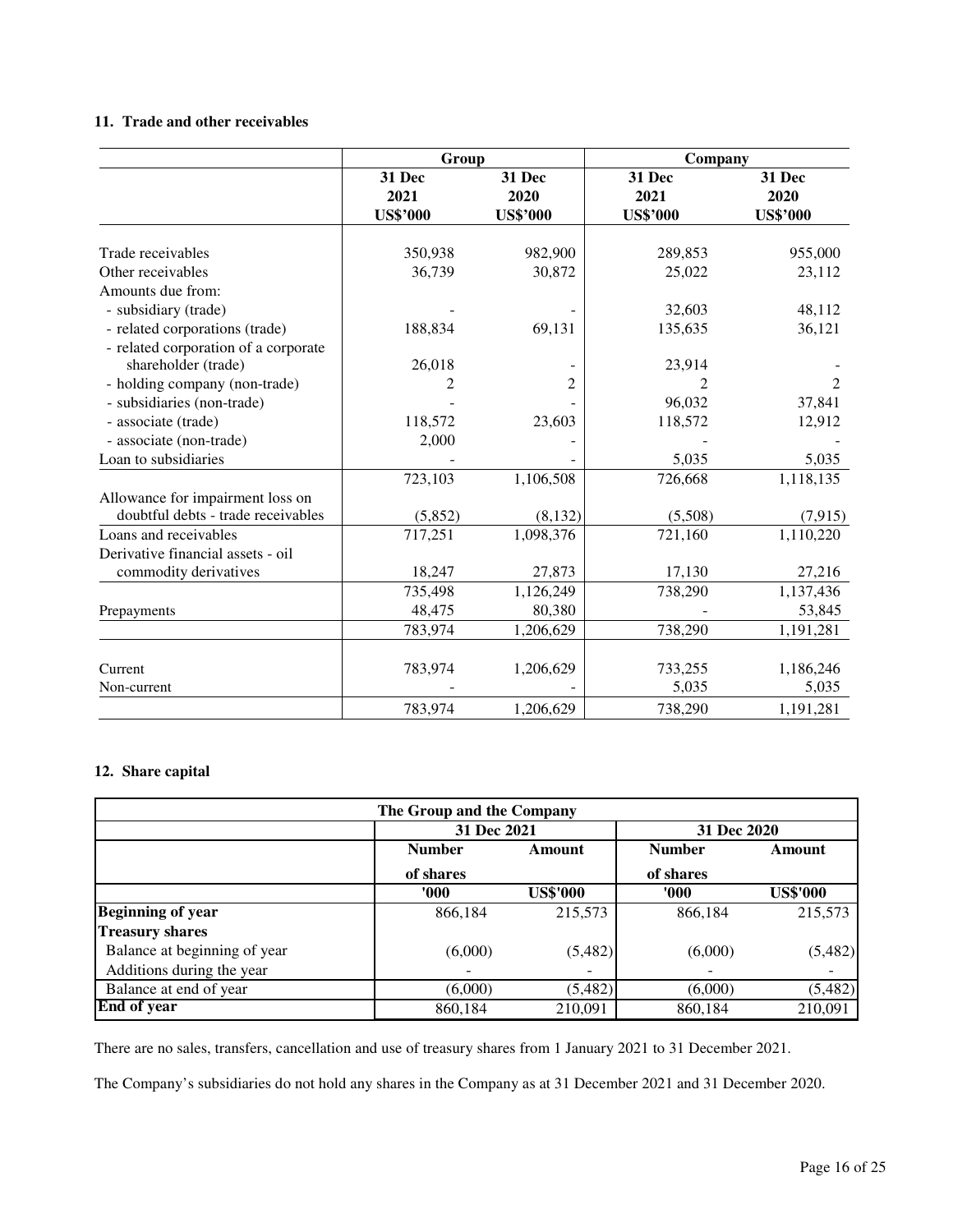#### **13. Trade and other payables**

|                                                       | Group                             |                                          | Company                                  |                                   |
|-------------------------------------------------------|-----------------------------------|------------------------------------------|------------------------------------------|-----------------------------------|
|                                                       | 31 Dec<br>2021<br><b>US\$'000</b> | <b>31 Dec</b><br>2020<br><b>US\$'000</b> | <b>31 Dec</b><br>2021<br><b>US\$'000</b> | 31 Dec<br>2020<br><b>US\$'000</b> |
| Trade payables                                        | 509,614                           | 888,671                                  | 472,023                                  | 853,893                           |
| Other payables and accruals                           | 33,683                            | 38,897                                   | 31,977                                   | 36,845                            |
| Amounts due to:                                       |                                   |                                          |                                          |                                   |
| - holding company (non-trade)                         | 10,124                            | 10,121                                   |                                          |                                   |
| subsidiary (trade)<br>$\overline{\phantom{a}}$        |                                   |                                          | 1,819                                    | 35,070                            |
| - related corporation (trade)                         | 3,680                             | 554                                      | 3,138                                    |                                   |
| - related corporation of a corporate                  |                                   |                                          |                                          |                                   |
| shareholder (trade)                                   | 24,636                            | 8,584                                    |                                          |                                   |
| associate (trade)<br>$\overline{\phantom{a}}$         | 9                                 |                                          |                                          |                                   |
| Derivative financial liabilities:                     |                                   |                                          |                                          |                                   |
| oil commodity derivatives<br>$\overline{\phantom{0}}$ | 23,051                            | 42,047                                   | 22,302                                   | 41,475                            |
|                                                       | 604,797                           | 988,874                                  | 531,259                                  | 967,283                           |

#### **14. Borrowings**

Amount repayable in one year or less, or on demand

|                                               | The Group and the Company      |                                |  |
|-----------------------------------------------|--------------------------------|--------------------------------|--|
|                                               | 31 Dec 2021<br><b>US\$'000</b> | 31 Dec 2020<br><b>US\$'000</b> |  |
| Amount repayable within one year or on demand |                                |                                |  |
| Secured                                       |                                |                                |  |
| Unsecured                                     | -                              |                                |  |
|                                               |                                |                                |  |
| Amount repayable after one year               |                                |                                |  |
| Secured                                       |                                |                                |  |
| Unsecured                                     |                                |                                |  |

#### **15. Fair value measurement**

Fair value measurements are categorised into Level 1, 2 or 3 based on the degree to which the inputs to the fair value measurements are observable and the significance of the inputs to the fair value measurement in its entirety, which are described as follows:

- a) Level 1 inputs are quoted prices (unadjusted) in active markets for identical assets or liabilities that the entity can access at the measurement date;
- b) Level 2 inputs are inputs, other than quoted prices included within Level 1, that are observable for the asset or liability, either directly or indirectly; and
- c) Level 3 inputs are unobservable inputs for the asset or liability.

At the reporting date, the carrying amounts of the Group's and the Company's financial instruments carried at cost or amortised cost approximate their fair values because of the short period to maturity.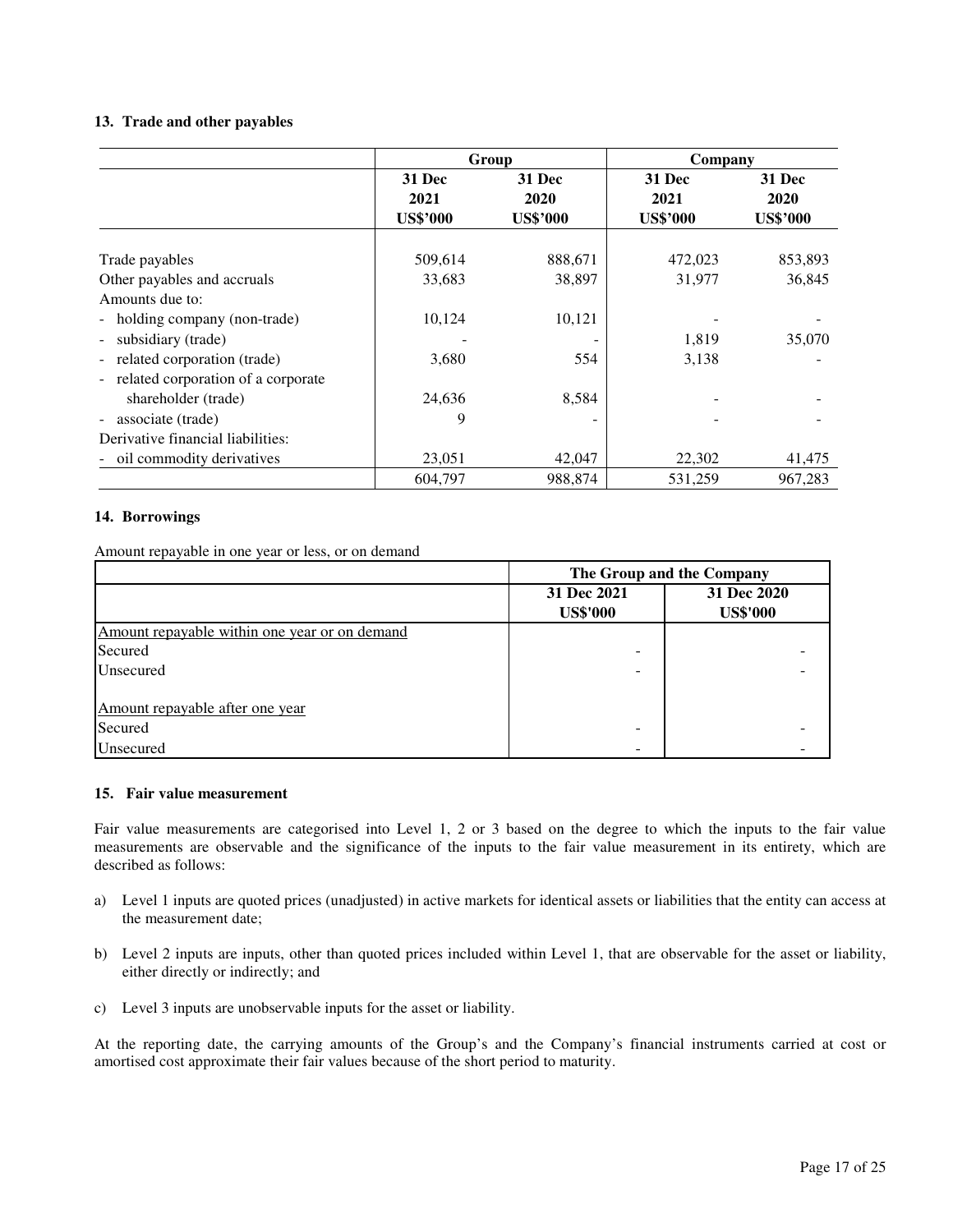| Group                                   | <b>Level 1</b><br><b>US\$'000</b> | Level 2<br><b>US\$'000</b> | Level 3<br><b>US\$'000</b> | <b>Total</b><br><b>US\$'000</b> |
|-----------------------------------------|-----------------------------------|----------------------------|----------------------------|---------------------------------|
|                                         |                                   |                            |                            |                                 |
| 31 Dec 2021                             |                                   |                            |                            |                                 |
| Financial assets at FVTOCI*             |                                   |                            | 5,500                      | 5,500                           |
| Derivative financial assets             |                                   | 18,247                     |                            | 18,247                          |
| Derivative financial liabilities        |                                   | (23,051)                   |                            | (23,051)                        |
|                                         |                                   | (4,804)                    | 5,500                      | 696                             |
| 31 Dec 2020                             |                                   |                            |                            |                                 |
| Financial assets at FVTOCI <sup>*</sup> |                                   |                            | 5,500                      | 5.500                           |
| Derivative financial assets             |                                   | 27,873                     |                            | 27,873                          |
| Derivative financial liabilities        |                                   | (42,047)                   |                            | (42,047)                        |
|                                         |                                   | $(14,\overline{174})$      | 5,500                      | (8,674)                         |

| Company                          | Level 1<br><b>US\$'000</b> | Level 2<br><b>US\$'000</b> | Level 3<br><b>US\$'000</b> | <b>Total</b><br><b>US\$'000</b> |
|----------------------------------|----------------------------|----------------------------|----------------------------|---------------------------------|
| 31 Dec 2021                      |                            |                            |                            |                                 |
| Derivative financial assets      |                            |                            |                            |                                 |
|                                  |                            | 17,130                     |                            | 17,130                          |
| Derivative financial liabilities |                            | (22, 302)                  |                            | (22, 302)                       |
|                                  |                            | (5,172)                    | -                          | (5,172)                         |
| 31 Dec 2020                      |                            |                            |                            |                                 |
| Derivative financial assets      | -                          | 27,216                     |                            | 27,216                          |
| Derivative financial liabilities |                            | (41, 475)                  |                            | (41, 475)                       |
|                                  |                            | (14, 259)                  |                            | (14,259)                        |

There was no movement to the Level 3 fair value measurement of the financial asset during the financial year.

#### **16. Subsequent events**

There are no known subsequent events which have led to adjustments to this set of financial statements.

#### **OTHER INFORMATION**

#### **1. Review**

The condensed consolidated statement of financial position of China Aviation Oil (Singapore) Corporation Limited and its subsidiaries as at 31 December 2021 and the related consolidated profit or loss and other comprehensive income, consolidated statement of changes in equity and consolidated statement of cash flows for the six-month period and full year then ended and certain explanatory notes have not been audited or reviewed.

#### **2. Review of performance of the Group**

#### **Consolidated Statement of Profit or Loss and Other Comprehensive Income**  *2H 2021 v 2H 2020*

The Group's net profit decreased by US\$16.56 million (50.76%) to US\$16.06 million for the second half year ended 31 December 2021 ("2H 2021") compared to US\$32.62 million for the second half year ended 31 December 2020 ("2H 2020"), mainly attributable to the decrease in gross profit and share of results from associates due to the COVID-19 pandemic impact partially offset by the decrease in expenses.

The total supply and trading volume increased by 1.92 million tonnes (13.28%) to 16.38 million tonnes for 2H 2021 compared to 14.46 million tonnes for 2H 2020. The trading volume of other oil products increased by 2.03 million tonnes (25.76%) to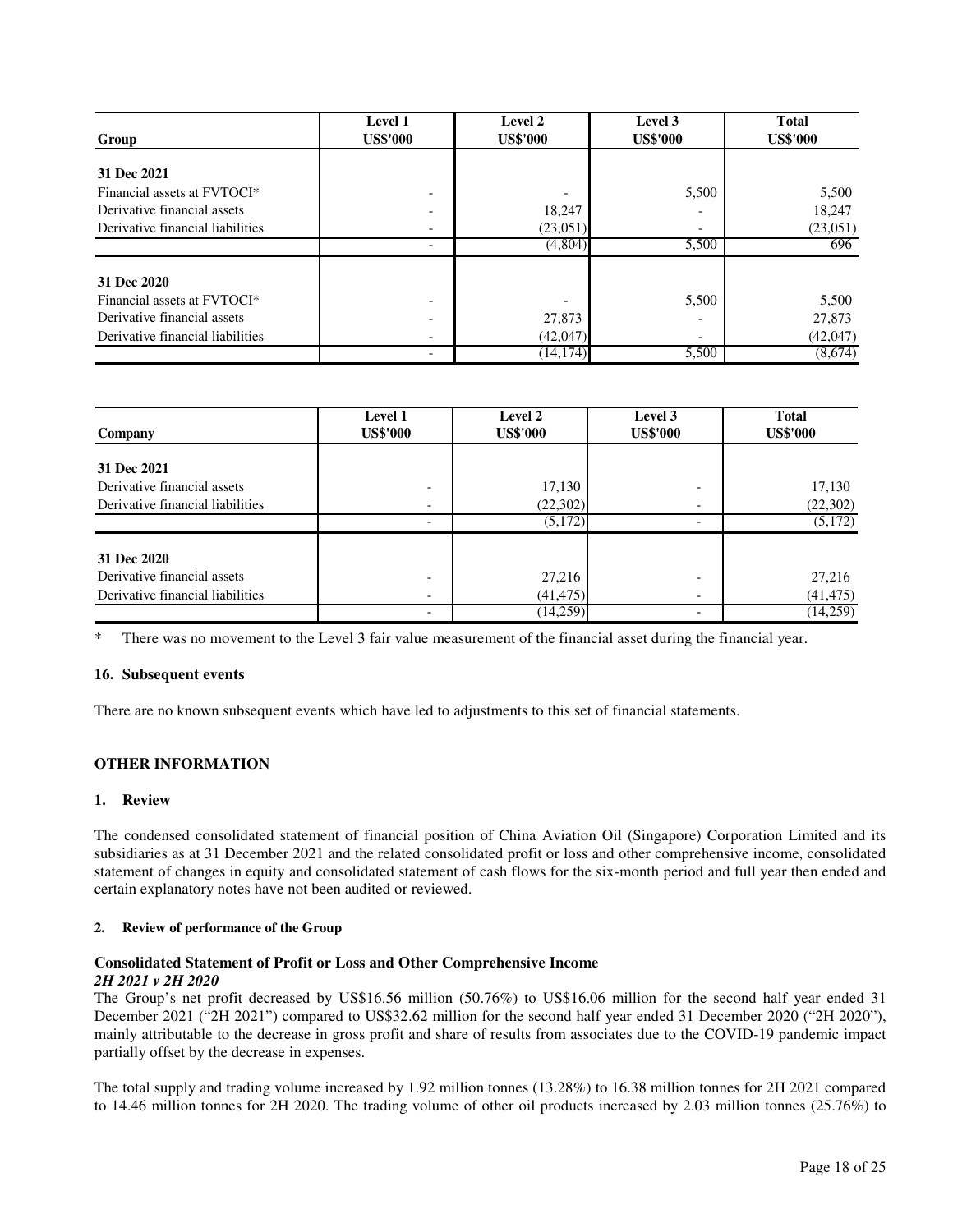9.91 million tonnes for 2H 2021 compared to 7.88 million tonnes for 2H 2020 attributable mainly to higher trading volume for fuel oil and crude oil. Volume for middle distillates decreased by 0.11 million tonnes (1.67%) to 6.47 million tonnes from 6.58 million tonnes, of which gas oil trading volume decreased by 0.87 million tonnes (33.46%) to 1.73 million tonnes for 2H 2021 from 2.60 million tonnes for 2H 2020. Trading volume for jet fuel supply and trading increased by 0.76 million tonnes (19.10%) to 4.74 million tonnes for 2H 2021 compared to 3.98 million tonnes for 2H 2020.

Total revenue increased by US\$3,809.85 million (74.07%) to US\$8,953.40 million for 2H 2021 from US\$5,143.55 million for 2H 2020, mainly attributable to the increase in oil prices and volume.

Total gross profit was US\$15.00 million for 2H 2021, a decrease of US\$8.00 million (34.81%) compared to US\$23.00 million for 2H 2020 mainly due to lower gains derived from trading and optimisation activities as well as jet fuel supply and trading business due to the COVID-19 pandemic.

Other operating income was US\$1.51 million for 2H 2021 compared to US\$3.41 million for 2H 2020, a decrease of US\$1.90 million (55.84%) attributable mainly to lower interest income and lower other income. Interest income was US\$0.90 million for 2H 2021 compared to US\$2.35 million for 2H 2020, a decrease of US\$1.45 million (61.77%) from time deposits placed with banks and financial institutions. Other income which mainly comprised of wage support and property tax rebates from the Singapore Government pertaining to the COVID-19 pandemic decreased by US\$0.38 million.

Total expenses decreased by US\$6.19 million (50.49%) to US\$6.07 million for 2H 2021 compared to US\$12.26 million for 2H 2020, mainly attributable to the reversal of US\$3.41 million in provision of expected credit loss ("ECL") in 2H 2021 compared to the provision of US\$1.69 million in 2H 2020, a decrease of US\$5.10 million. Staff costs decreased by US\$0.32 million while bank charges increased by US\$0.24 million y-o-y.

The share of results from associates was US\$7.45 million for 2H 2021 compared to US\$20.90 million for 2H 2020, a decrease of US\$13.45 million (64.34%), mainly attributable to lower contributions from SPIA. Share of results from SPIA was US\$8.58 million for 2H 2021 compared to US\$17.66 million for 2H 2020, a decrease of US\$9.08 million or 51.40%, mainly due to lower revenue and profits as a result of lower refuelling volume and higher operating expenses. Share of results from other associates was -US\$1.13 million for 2H 2021 compared to US\$3.24 million for 2H 2020, a decrease of US\$4.37 million, mainly attributable to lower contribution from OKYC due to lower revenue and higher operating expenses.

Income tax expense was US\$1.82 million for 2H 2021 compared to U\$2.43 million for 2H 2020, a decrease of US\$0.61 million (25.07%) mainly due to lower deferred tax liabilities recognised on the Company's share of undistributed retained earnings of associates.

Earnings per share was 1.87 US cents for 2H 2021 compared to 3.79 US cents for 2H 2020.

#### *2H 2021 v 1H 2021*

The Group's net profit decreased by US\$8.23 million (33.88%) to US\$16.06 million for 2H 2021 compared to US\$24.29 million for the first half year ended 30 June 2021 ("1H 2021"), mainly attributable to the decrease in share of results from associates.

The total supply and trading volume decreased by 1.36 million tonnes (7.67%) to 16.38 million tonnes for 2H 2021 compared to 17.74 million tonnes for 1H 2021. Volume for middle distillates decreased by 0.91 million tonnes (12.33%) to 6.47 million tonnes from 7.38 million tonnes, of which trading volume for gas oil decreased by 0.99 million tonnes (36.40%) to 1.73 million tonnes for 2H 2021 from 2.72 million tonnes for 1H 2021. Jet fuel supply and trading volume increased by 0.08 million tonnes (1.72%) to 4.74 million tonnes for 2H 2021 compared to 4.66 million tonnes for 1H 2021. The trading volume of other oil products decreased by 0.45 million tonnes (4.34%) to 9.91 million tonnes for 2H 2021 compared to 10.36 million tonnes for 1H 2021 attributable mainly to lower trading volume for crude oil.

Total revenue increased by US\$270.15 million (3.11%) to US\$8,953.40 million for 2H 2021 from US\$8,683.26 million for 1H 2021, mainly attributable to the increase in oil prices.

Total gross profit was US\$15.00 million for 2H 2021, a decrease of US\$0.70 million (4.46%) compared to US\$15.70 million for 1H 2021 mainly due to lower gains derived from trading and optimisation activities.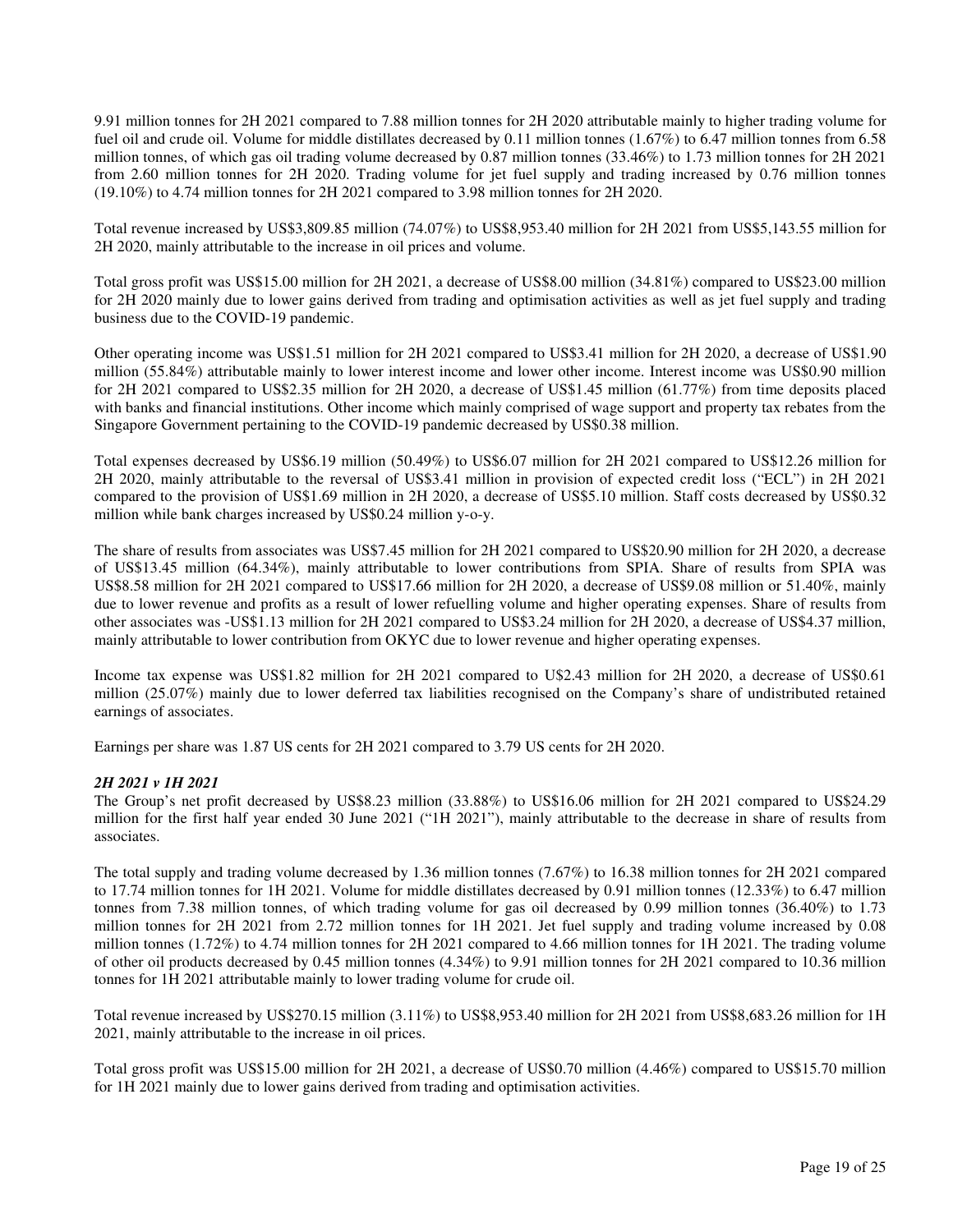Other operating income was US\$1.51 million for 2H 2021 compared to US\$0.72 million for 1H 2021, an increase of US\$0.79 million (109.72%) attributable mainly to an increase of US\$0.65 million in exchange differences.

Total expenses increased by US\$0.10 million (1.71%) to US\$6.07 million for 2H 2021 compared to US\$5.97 million for 1H 2021.

Share of results from associates was US\$7.45 million for 2H 2021 compared to US\$16.10 million for 1H 2021, a decrease of US\$8.65 million (53.73%), mainly attributable to lower contributions from SPIA. Share of results from SPIA was US\$8.58 million for 2H 2021 compared to US\$14.61 million for 1H 2021, a decrease of US\$6.03 million or 41.27%, mainly due to lower refueling volume and higher operating expenses. Share of results from other associates was -US\$1.13 million for 2H 2021 compared to US\$1.49 million for 1H 2021, a decrease of US\$2.62 million, mainly due to lower contribution from OKYC.

Income tax expense was US\$1.82 million for 2H 2021 compared to U\$2.26 million for 1H 2021, a decrease of US\$0.44 million (19.47%) mainly due to lower deferred tax liabilities recognised on the Company's share of undistributed retained earnings of associates.

Earnings per share was 1.87 US cents for 2H 2021 compared to 2.82 US cents for 1H 2021.

#### *FY 2021 v FY 2020*

The Group's net profit decreased by US\$15.84 million (28.19%) to US\$40.35 million for the financial year ended 31 December 2021 ("FY 2021") compared to US\$56.19 million for the financial year ended 31 December 2020 ("FY 2020"), mainly attributable to the decrease in gross profit and other income partially offset by the decrease in expenses.

The total supply and trading volume increased by 6.49 million tonnes (23.50%) to 34.11 million tonnes for FY 2021 compared to 27.62 million tonnes for FY 2020. The trading volume for other oil products increased by 6.89 million tonnes (51.53%) to 20.26 million tonnes for FY 2021 compared to 13.37 million tonnes for FY 2020 attributable mainly to higher trading volume for crude oil and fuel oil. Volume for middle distillates decreased by 0.40 million tonnes (2.81%) to 13.85 million tonnes from 14.25 million tonnes, of which gas oil trading volume decreased by 0.50 million tonnes (10.10%) to 4.45 million tonnes for FY 2021 from 4.95 million tonnes for FY 2020. Trading volume for jet fuel supply and trading increased by 0.10 million tonnes (1.08%) to 9.40 million tonnes for FY 2021 compared to 9.30 million tonnes for FY 2020.

Total revenue increased by US\$7,119.70 million (67.70%) to US\$17,636.66 million for FY 2021 from US\$10,516.96 million for FY 2020, mainly attributable to the increase in oil prices and volume.

Total gross profit was US\$30.70 million for FY 2021, a decrease of US\$15.17 million (33.08%) compared to US\$45.87 million for FY 2020. The year-on-year decline was mainly attributable to higher profits earned in FY 2020 when the Group managed to capitalise on the contango structure of the market to build up its jet fuel inventories and locked in better returns through its hedging activities.

Other operating income was US\$2.22 million for FY 2021 compared to US\$6.75 million for FY 2020, a decrease of US\$4.53 million (67.05%) attributable mainly to lower interest income. Interest income was US\$1.56 million for FY 2021 compared to US\$4.60 million for FY 2020, a decrease of US\$3.04 million (66.03%) attributable mainly to the decline in interest rate. Exchange differences decreased by US\$0.80 million and other income which mainly comprised of wage support and property tax rebates from the Singapore Government pertaining to the COVID-19 pandemic decreased by US\$0.69 million.

Total expenses decreased by US\$5.13 million (29.87%) to US\$12.04 million for FY 2021 compared to US\$17.17 million for FY 2020, mainly attributable to the reversal of US\$2.28 million in provision of ECL in FY 2021 compared to the provision of US\$0.71 million in FY 2020, a decrease of US\$2.99 million. Staff costs decreased by US\$1.58 million while bank charges increased by US\$0.72 million y-o-y.

The share of results from associates was US\$23.55 million for FY 2021 compared to US\$24.79 million for FY 2020, a decrease of US\$1.24 million (5%), mainly attributable to lower contributions from OKYC. Share of results from SPIA was US\$23.19 million for FY 2021 compared to US\$19.79 million for FY 2020, an increase of US\$3.40 million or 17.18%, mainly attributable to higher profits resulted from higher revenue. Share of results from other associates was US\$0.36 million for FY 2021 compared to US\$5.00 million for FY 2020, a decrease of US\$4.64 million or 92.80%, mainly due to lower contribution from OKYC owing to the decrease in revenue.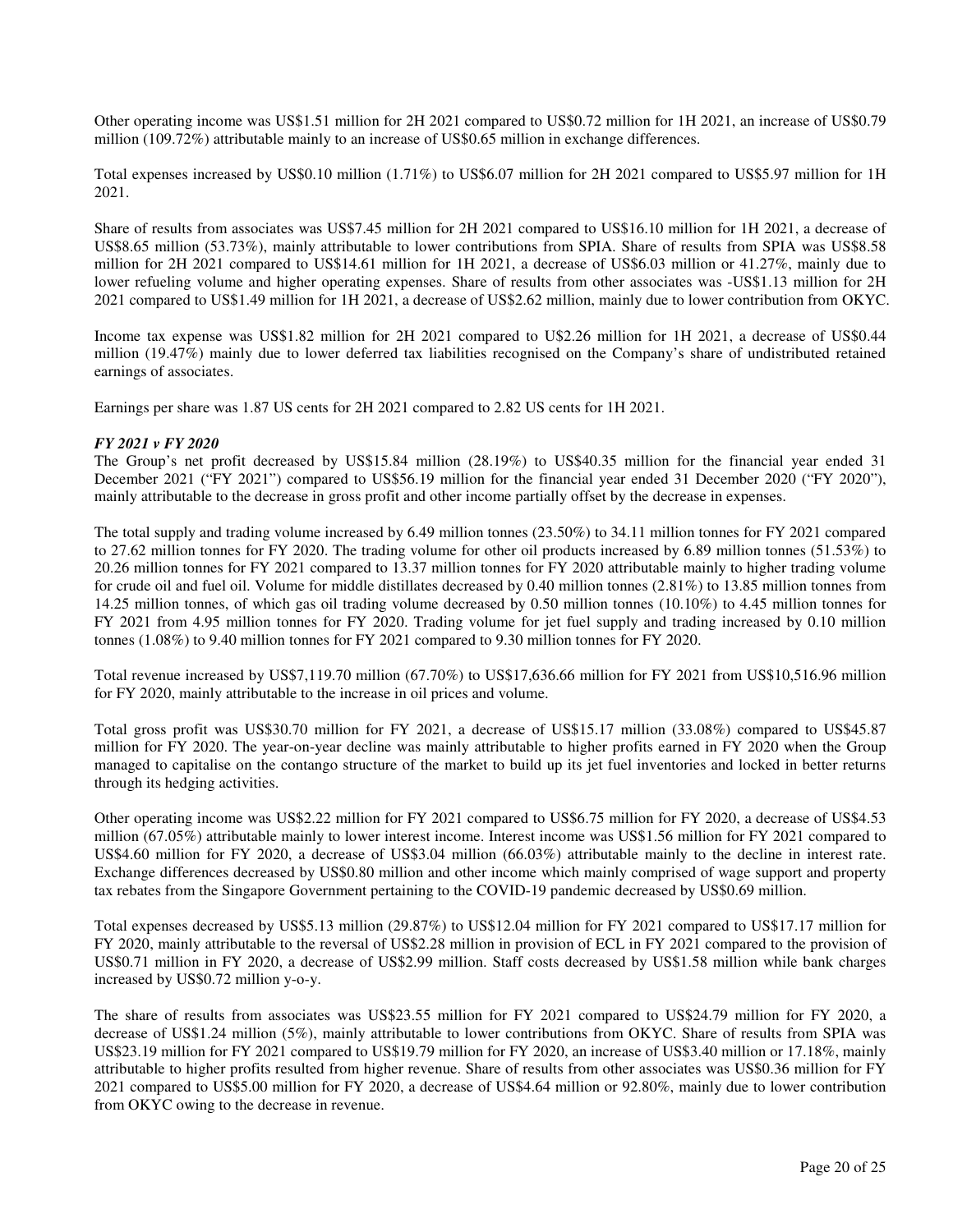Income tax expense was US\$4.08 million for FY 2021 compared to U\$4.05 million for FY 2020, an increase of US\$0.03 million or 0.82%.

Earnings per share was 4.69 US cents for FY 2021 compared to 6.53 US cents for FY 2020.

#### **Consolidated Statements of Financial Position**

The Group's current assets stood at US\$1,227.74 million as at 31 December 2021 compared to US\$1,567.11 million as at 31 December 2020. The decrease of US\$339.37 million in current assets resulted from the decrease of US\$422.65 million in trade and other receivables due to lower trading volumes in December 2021, and the decrease of US\$48.45 million in inventories partially offset by the increase of US\$131.73 million in cash and cash equivalents.

Non-current assets stood at US\$307.92 million as at 31 December 2021 compared to US\$320.84 million as at 31 December 2020. The decrease of US\$12.92 million was mainly attributable to the decrease in investments in associates, partially offset by the increase in right-of-use assets of US\$9.43 million. The decrease in investments in associates was mainly due to dividends of US\$45.34 million declared by SPIA and OKYC, offset by the share of results of US\$23.55 million.

Current liabilities which comprised of trade and other payables, contract liabilities, short term lease liabilities and tax liabilities, decreased by US\$383.76 million to US\$619.90 million as at 31 December 2021 compared to US\$1,003.66 million as at 31 December 2020, mainly attributable to the decrease of US\$384.08 million in trade and other payables, as a result of lower trading volumes in December 2021 compared to December 2020.

Non-current liabilities which comprised of lease liabilities and deferred tax liabilities increased by US\$6.99 million to US\$14.39 million as at 31 December 2021 compared to US\$7.41 million as at 31 December 2020, mainly due to the increase in lease liabilities.

The Group's net assets stood at US\$901.37 million as at 31 December 2021, or 104.79 US cents per share, compared to US\$876.88 million as at 31 December 2020 or 101.94 US cents per share.

#### **Consolidated Statement of Cash Flows**

#### *FY 2021 v FY 2020*

Net cash generated from operating activities in FY 2021 was US\$113.00 million compared to net cash used in operating activities of US\$166.19 million in FY 2020, mainly attributable to net cash inflow from trade receivables and payables.

Net cash generated from investing activities were US\$44.19 million in FY 2021 compared to US\$96.71 million in FY 2020, a decrease of US\$52.53 million mainly attributable to the lower receipt of dividend from SPIA in FY 2021.

Net cash used in financing activities in FY 2021 were US\$25.38 million compared to US\$40.31 million in FY 2020, a decrease of US\$14.93 million mainly attributable to lower dividends paid in FY 2021.

#### **Litigation- (1) Banque De Commerce Et De Placements S.A. DIFC Branch ("BCP-DIFC"), (2) Banque De Commerce Et De Placement SA ("BCP-Geneva") v China Aviation Oil (Singapore) Corporation Ltd & 2 Ors (Suit No. HC/S 675/2020 ("the Suit")**

The Company refers to its last update in relation to the Suit.

Following the conclusion of general disclosure in the Suit, and at a pre-trial conference held on 18 August and 20 October 2021, the Court gave directions to all parties to the Suit on the timelines for submissions of requests and applications for specific discovery as well as responses to requests for specific discovery. The Court also gave directions for filing of specific discovery requests and applications against Zenrock Commodities Trading Pte Ltd (In Liquidation) ("**Zenrock"**).

On 8 October and 26 November 2021, the Company filed applications for specific discovery against BCP-DIFC/BCP-Geneva ("**Plaintiffs**"), Shandong Energy International (Singapore) Pte Ltd ("**Third Party**"), Golden Base Energy Pte Ltd ("**Fourth Party**") and the Liquidators of Zenrock in accordance with the Court's directions. The Plaintiffs have also filed an application for specific discovery against the Company. The discovery exercise in the Suit is ongoing.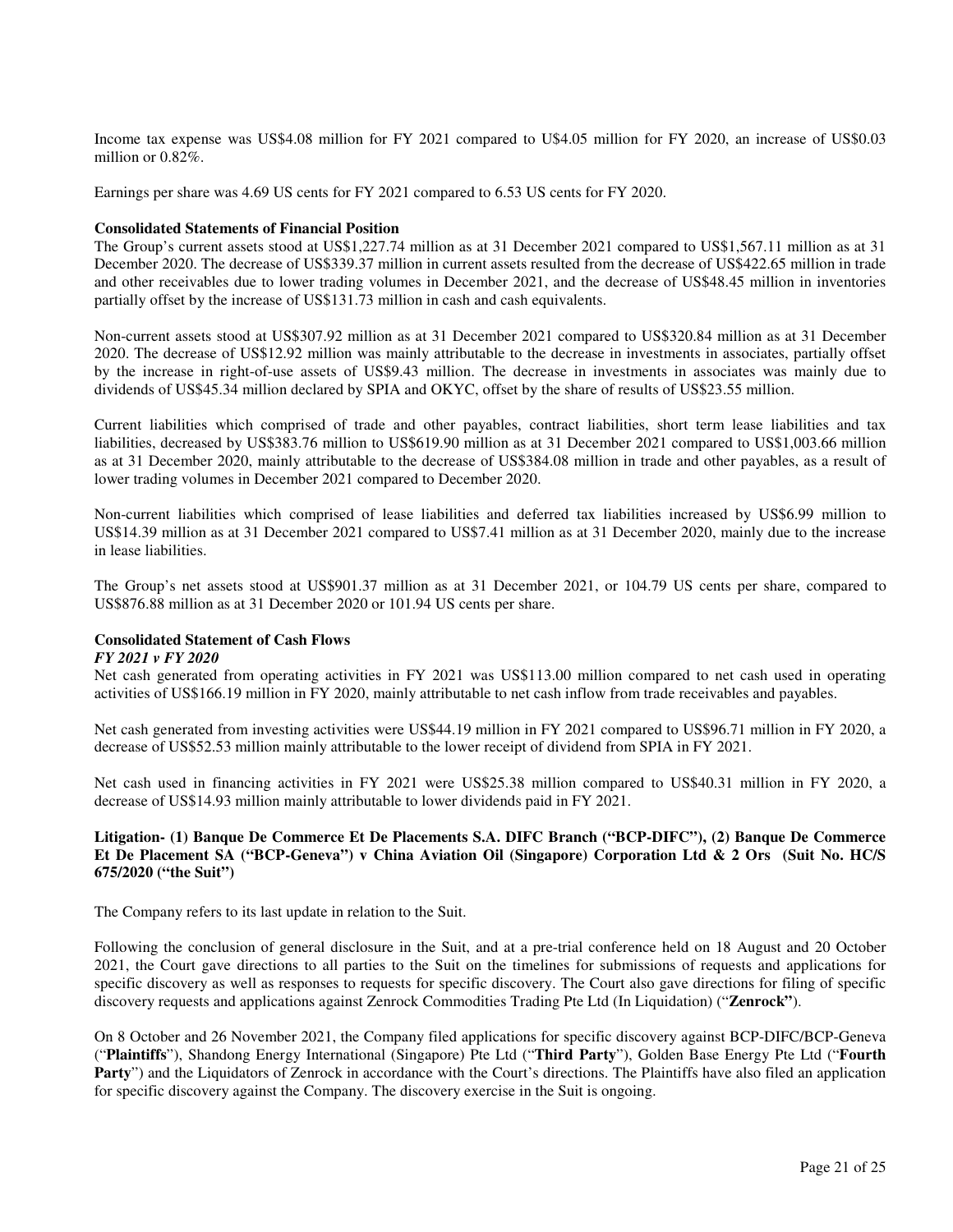To-date, the parties have not been able to reach an amicable settlement of the dispute.

The trial for the Suit had been tentatively fixed to be held in February/March next year.

**3. Where a forecast, or a prospect statement, has been previously disclosed to shareholders, any variance between it and the actual results.** 

Not applicable.

**4. A commentary at the date of the announcement of the significant trends and competitive conditions of the industry in which the group operates and any known factors or events that may affect the group in the next reporting period and the next 12 months.** 

Despite increasing COVID-19 vaccination rates globally and the progressive reopening of borders in more and more countries to vaccinated travellers, global travel market remains significantly below pre-COVID-19 levels. This is largely due to the continued travel restrictions imposed by state governments following the resurgence of the highly transmissible Omicron variant. The pace of recovery of the global aviation industry will continue to be directly impacted by the constantly evolving COVID-19 situation and how state governments worldwide react to it.

While global market conditions are expected to remain challenging due to oil price volatility, ongoing geopolitical risks and supply-chain disruptions arising from the COVID-19 situation, the Group remains cautiously positive on its performance for the current financial year, as it remains committed to strengthening its operational resilience during this difficult period. The Group will stay the course to build on its jet fuel supply and trading network complemented with trading in other oil products. The Group will also continue to focus on long-term profitability by seeking opportunities for strategic expansion through investments in synergetic and strategic oil-related assets and businesses.

#### **5. Dividend information**

#### 5a. Current Financial Period Reported on

Any dividend recommended for the current financial period reported on? Yes

| Name of dividend                     | Final      |
|--------------------------------------|------------|
| Dividend Type                        | Cash       |
| Dividend per share (Singapore cents) | 190        |
| Tax rate                             | Tax Exempt |

The Directors are pleased to propose a tax exempt one-tier final cash dividend of 1.90 Singapore cents per share (2020: a tax exempt one-tier final cash dividend of 2.58 Singapore cents per share) in respect of the financial year ended 31 December 2021.

#### 5b. Corresponding Period of the Immediate Preceding Financial Year

Any dividend declared for the corresponding period of the immediately preceding financial year? Yes

| Name of dividend                     | Final      |
|--------------------------------------|------------|
| Dividend Type                        | Cash       |
| Dividend per share (Singapore cents) | 2.58       |
| Tax rate                             | Tax Exempt |

#### 5c. Date Payable

To be announced in due course.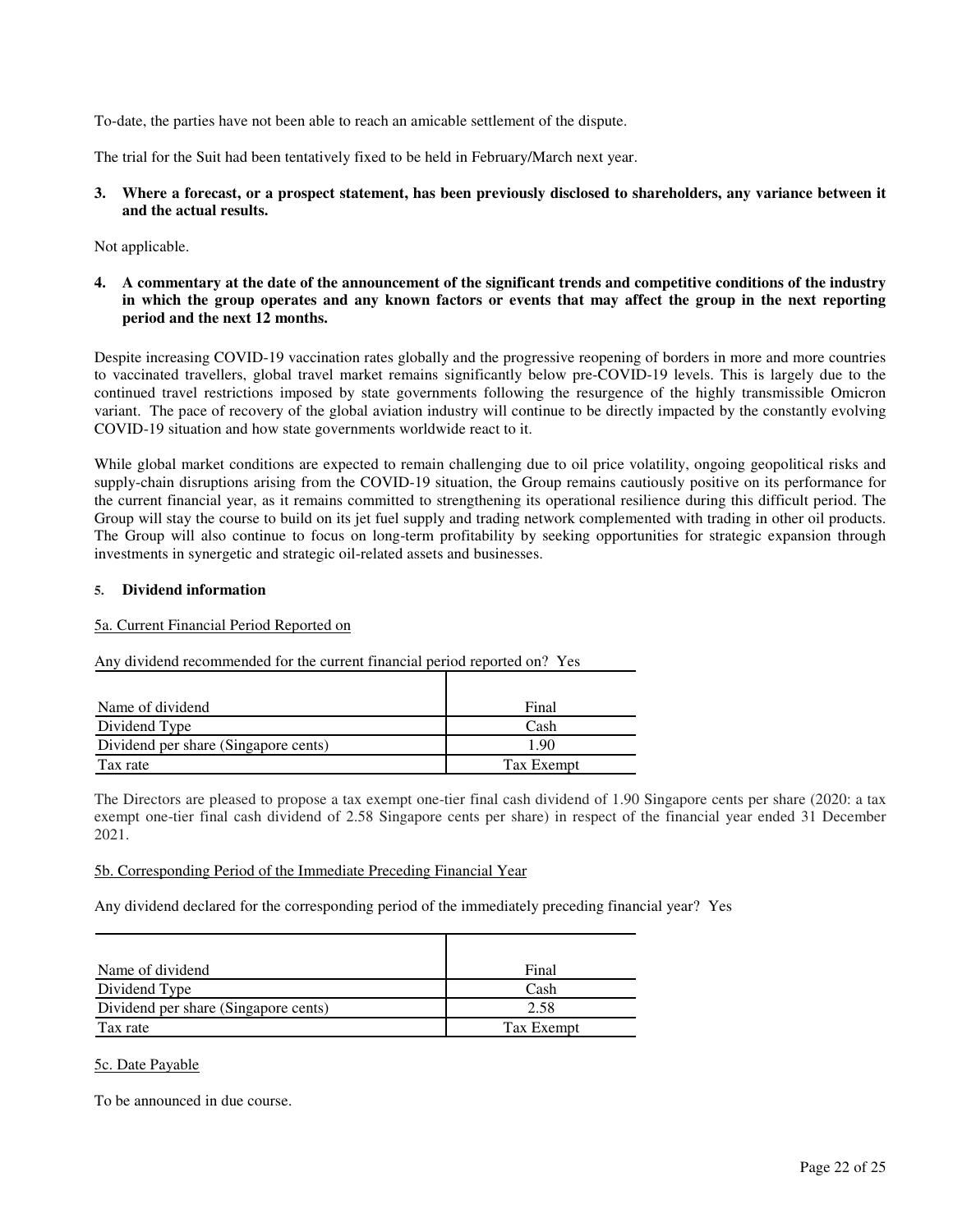### 5d. Record Date for Dividend Payment

Details on the record date will be announced in due course.

### **6. Interested person transactions**

 $\blacksquare$ 

The Group has obtained a general mandate from shareholders for IPTs, the aggregate value of such transactions as required under Rule 920(1)(a)(ii).

|  | Aggregate value of interested person transactions for the year ended 31 December 2021. |  |
|--|----------------------------------------------------------------------------------------|--|
|  |                                                                                        |  |

|                                                                                         |                                                                                                           | Aggregate value of all interested<br>person transactions during the financial<br>year under review (excluding<br>transactions less than S\$100,000 and<br>transactions conducted under<br>shareholders' mandate pursuant to Rule<br>920) |                 | Aggregate value of interested person<br>transactions conducted under shareholders'<br>mandate pursuant to Rule 920 (excluding<br>transactions less than S\$100,000) |                 |
|-----------------------------------------------------------------------------------------|-----------------------------------------------------------------------------------------------------------|------------------------------------------------------------------------------------------------------------------------------------------------------------------------------------------------------------------------------------------|-----------------|---------------------------------------------------------------------------------------------------------------------------------------------------------------------|-----------------|
|                                                                                         | Nature of<br>Relationship                                                                                 | <b>FY 2021</b>                                                                                                                                                                                                                           | <b>FY 2020</b>  | FY 2021                                                                                                                                                             | <b>FY 2020</b>  |
|                                                                                         |                                                                                                           | <b>US\$'000</b>                                                                                                                                                                                                                          | <b>US\$'000</b> | <b>US\$'000</b>                                                                                                                                                     | <b>US\$'000</b> |
| Sales to related<br>corporations                                                        |                                                                                                           |                                                                                                                                                                                                                                          |                 | 1,381,767                                                                                                                                                           | 1,049,826       |
| Purchases from<br>related<br>corporations                                               | Associates<br>of<br>Controlling<br>Shareholder,<br>China<br>National<br>Aviation<br>Fuel Group<br>Limited |                                                                                                                                                                                                                                          |                 | 770,505                                                                                                                                                             | 407,839         |
| Supply chain<br>services rendered<br>from related<br>corporation                        |                                                                                                           |                                                                                                                                                                                                                                          |                 | 2,136                                                                                                                                                               | 8,627           |
| Services rendered<br>from related<br>corporation                                        |                                                                                                           | 392                                                                                                                                                                                                                                      | 191             |                                                                                                                                                                     |                 |
| Transportation<br>revenue earned by<br>associate from<br>related<br>corporations *      |                                                                                                           | ä,                                                                                                                                                                                                                                       | $\overline{a}$  | 3,241                                                                                                                                                               | 3,579           |
| Principal<br>deposited with<br>related<br>corporations                                  |                                                                                                           |                                                                                                                                                                                                                                          |                 | 906,688                                                                                                                                                             | 626,883         |
| Interest income<br>earned from<br>principal<br>deposited with<br>related<br>corporation |                                                                                                           |                                                                                                                                                                                                                                          |                 |                                                                                                                                                                     | 1,224           |
| Loan to associate                                                                       |                                                                                                           | 812                                                                                                                                                                                                                                      | 1,219           |                                                                                                                                                                     |                 |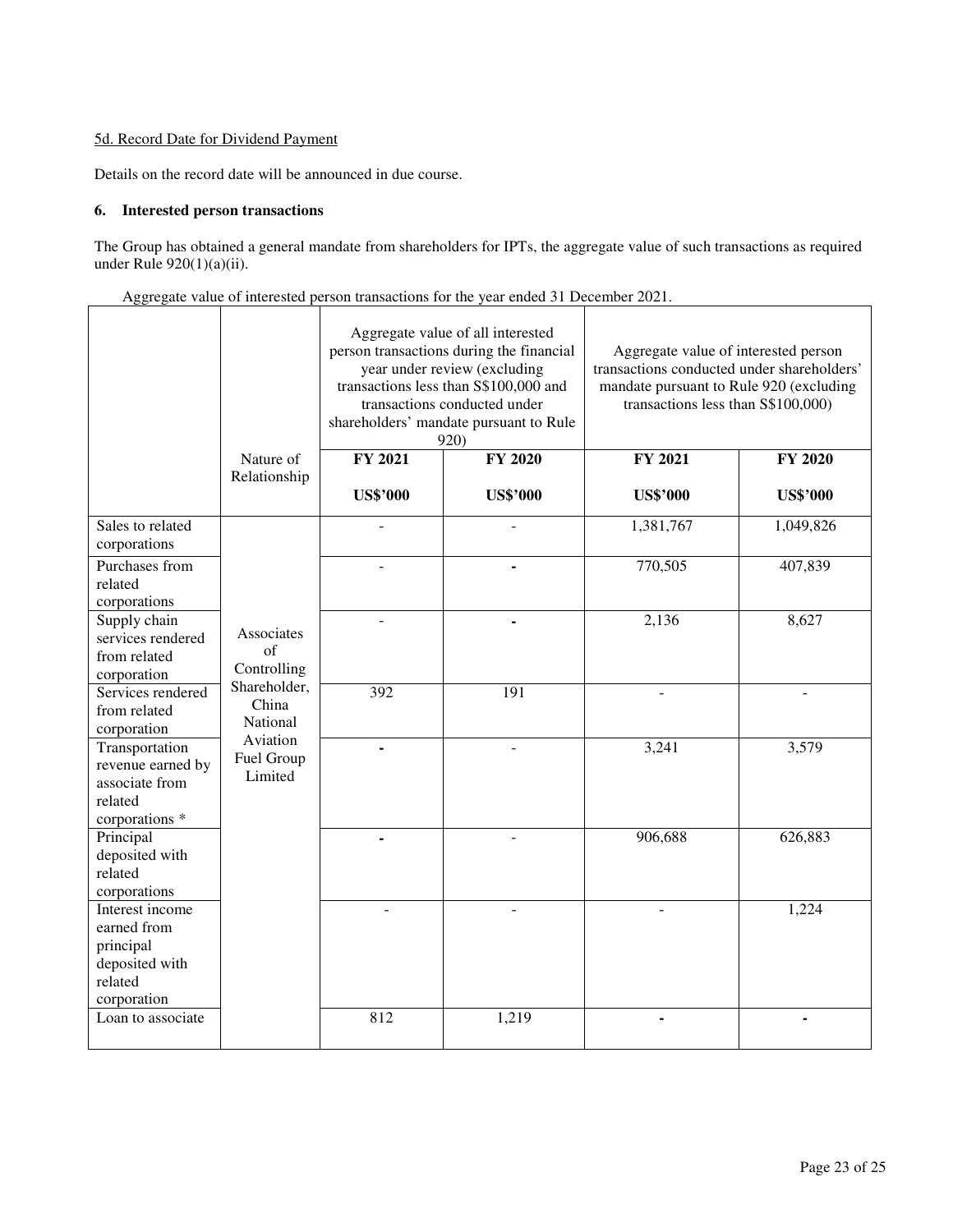|                           |              | Aggregate value of all interested person<br>transactions during the financial year<br>under review (excluding transactions less<br>than S\$100,000 and transactions<br>conducted under shareholders' mandate<br>pursuant to Rule 920) |                 | Aggregate value of interested person<br>transactions conducted under shareholders'<br>mandate pursuant to Rule 920 (excluding<br>transactions less than S\$100,000) |                 |
|---------------------------|--------------|---------------------------------------------------------------------------------------------------------------------------------------------------------------------------------------------------------------------------------------|-----------------|---------------------------------------------------------------------------------------------------------------------------------------------------------------------|-----------------|
|                           | Nature of    | FY 2021                                                                                                                                                                                                                               | <b>FY 2020</b>  | FY 2021                                                                                                                                                             | <b>FY 2020</b>  |
|                           | Relationship | <b>US\$'000</b>                                                                                                                                                                                                                       | <b>US\$'000</b> | <b>US\$'000</b>                                                                                                                                                     | <b>US\$'000</b> |
| Sales to                  |              |                                                                                                                                                                                                                                       |                 | 203,214                                                                                                                                                             | 407,674         |
| related                   |              |                                                                                                                                                                                                                                       |                 |                                                                                                                                                                     |                 |
| corporation of            |              |                                                                                                                                                                                                                                       |                 |                                                                                                                                                                     |                 |
| a corporate               |              |                                                                                                                                                                                                                                       |                 |                                                                                                                                                                     |                 |
| shareholder               |              |                                                                                                                                                                                                                                       |                 |                                                                                                                                                                     |                 |
| Purchases<br>from related | Associates   |                                                                                                                                                                                                                                       |                 | 625,531                                                                                                                                                             | 665,276         |
| corporation of            | of           |                                                                                                                                                                                                                                       |                 |                                                                                                                                                                     |                 |
| a corporate               | Controlling  |                                                                                                                                                                                                                                       |                 |                                                                                                                                                                     |                 |
| shareholder               | Shareholder, |                                                                                                                                                                                                                                       |                 |                                                                                                                                                                     |                 |
| Supply chain              | <b>BP</b>    |                                                                                                                                                                                                                                       |                 | 5,999                                                                                                                                                               | 1,733           |
| services                  | Investments  |                                                                                                                                                                                                                                       |                 |                                                                                                                                                                     |                 |
| rendered from             | Asia Limited |                                                                                                                                                                                                                                       |                 |                                                                                                                                                                     |                 |
| related                   |              |                                                                                                                                                                                                                                       |                 |                                                                                                                                                                     |                 |
| corporation of            |              |                                                                                                                                                                                                                                       |                 |                                                                                                                                                                     |                 |
| a corporate               |              |                                                                                                                                                                                                                                       |                 |                                                                                                                                                                     |                 |
| shareholder               |              |                                                                                                                                                                                                                                       |                 |                                                                                                                                                                     |                 |
| <b>Services</b>           |              |                                                                                                                                                                                                                                       |                 |                                                                                                                                                                     | 237             |
| rendered from             |              |                                                                                                                                                                                                                                       |                 |                                                                                                                                                                     |                 |
| related                   |              |                                                                                                                                                                                                                                       |                 |                                                                                                                                                                     |                 |
| corporation of            |              |                                                                                                                                                                                                                                       |                 |                                                                                                                                                                     |                 |
| a corporate               |              |                                                                                                                                                                                                                                       |                 |                                                                                                                                                                     |                 |
| shareholder               |              |                                                                                                                                                                                                                                       |                 |                                                                                                                                                                     |                 |

\* Based on the shareholders' approval obtained at the Annual General Meeting of the Company held on 18 April 2017 for the jet fuel transportation services

framework agreement entered into between China National Aviation Fuel TSN-PEK Pipeline Transportation Corporation Ltd ("TSN-PEKCL") and China National Aviation Fuel Corporation Ltd ("CNAFCL") relating to the provision of pipeline transportation services by TSN-PEKCL to CNAFCL

#### **7. Confirmation that the issuer has procured undertaking from all its directors and executive officers (in the format set out in Appendix 7.7) under Rule 720(1)**

The Company confirms that it has procured undertakings from all its Directors and Executive Officers pursuant to Rule 720(1) of the Listing Manual of the Singapore Exchange Securities Trading Limited.

**8.** Disclosure of persons occupying managerial positions who are related to a director or chief executive officer or substantial shareholder

Pursuant to Rule 704(13) of the Listing Manual of the Singapore Exchange Securities Trading Limited, CAO confirms that to the best of its knowledge, belief and information, there are no persons occupying a managerial position in the Company or any of its principal subsidiaries who is a relative of a director, the chief executive officer or substantial shareholder of the Company.